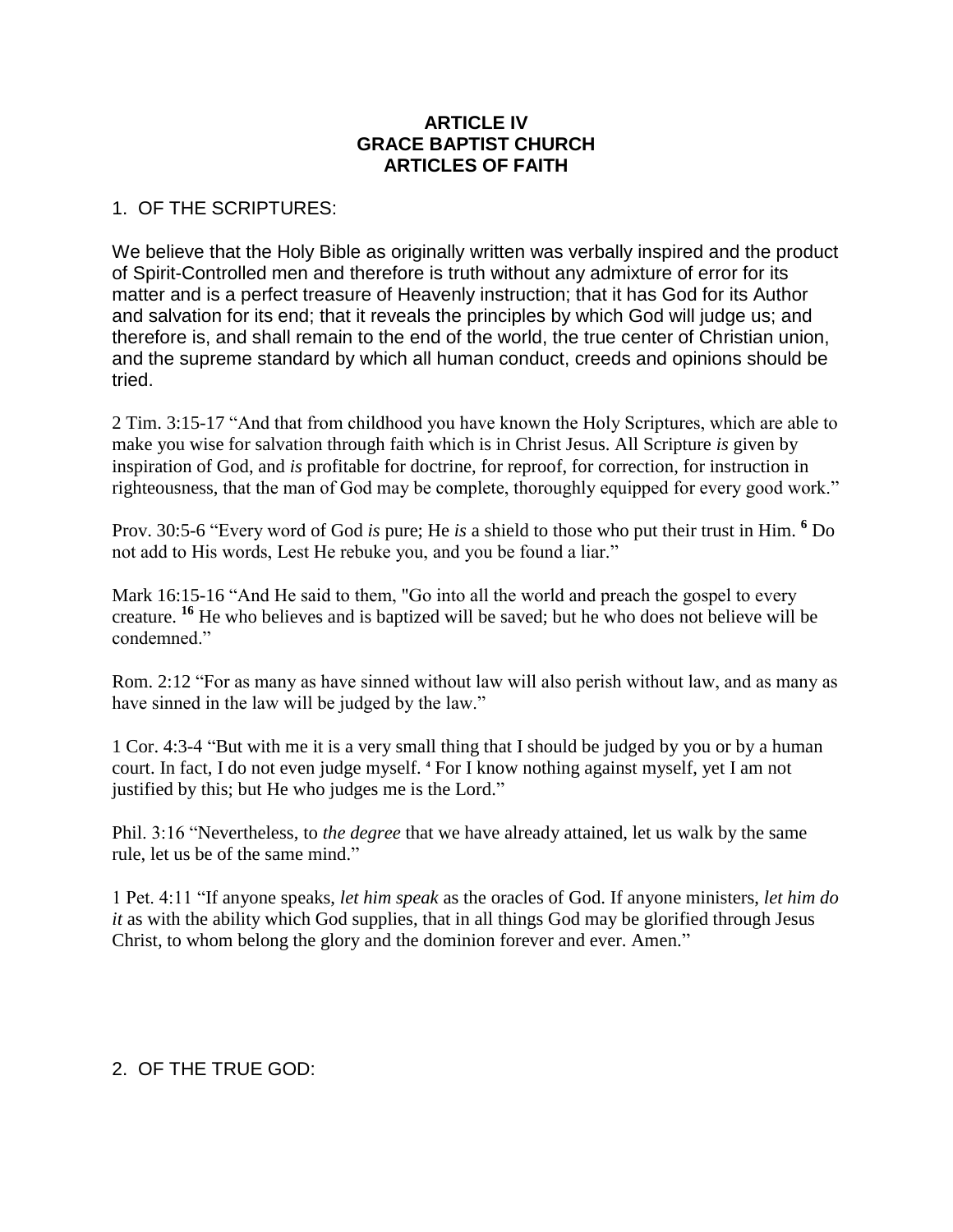We believe that there is one, and only one, living and true God; and infinite, intelligent Spirit, whose name is Jehovah, the Maker and Supreme Ruler of heaven and earth; inexpressibly glorious in Holiness, and worthy of all possible honor, confidence, and love; that in the unity of the God-Head there are three persons, the Father, the Son, and the Holy Spirit; equal in every divine perfection, and executing distinct but harmonious offices in the great work of redemption; the Father is of none, neither begotten nor proceeding, the Son is eternally begotten of the Father, the Holy Spirit proceeding from the Father and the Son; therefore but one God, who is not to be divided in nature and being, but distinguished by several peculiar relative properties, and personal relations; which doctrine of the Trinity is the foundation of all our communion with God, and comfortable dependence on Him.

Psalms 147:5 "Great *is* our Lord, and mighty in power; His understanding *is* infinite."

Psalms 83:18 "That they may know that You, whose name alone *is* the LORD, *Are* the Most High over all the earth."

Ex. 15:11 ""Who *is* like You, O LORD, among the gods? Who *is* like You, glorious in holiness, Fearful in praises, doing wonders?""

Mark 12:30 "*And you shall love the LORD your God with all your heart, with all your soul, with all your mind, and with all your strength.'* This *is* the first commandment."

Rev. 4:11 "You are worthy, O Lord, To receive glory and honor and power; For You created all things, And by Your will they exist and were created."

Matt. 28:19 "Go therefore and make disciples of all the nations, baptizing them in the name of the Father and of the Son and of the Holy Spirit."

Acts 5:3-4 "But Peter said, "Ananias, why has Satan filled your heart to lie to the Holy Spirit and keep back *part* of the price of the land for yourself? **<sup>4</sup>** While it remained, was it not your own? And after it was sold, was it not in your own control? Why have you conceived this thing in your heart? You have not lied to men but to God.""

2 Cor. 13:14 "The grace of the Lord Jesus Christ, and the love of God, and the communion of the Holy Spirit *be* with you all. Amen."

Eph. 2:18 "For through Him we both have access by one Spirit to the Father."

John 10:30 "I and *My* Father are one."

1 Cor. 12:4-6 "There are diversities of gifts, but the same Spirit. **<sup>5</sup>** There are differences of ministries, but the same Lord. **<sup>6</sup>** And there are diversities of activities, but it is the same God who works all in all."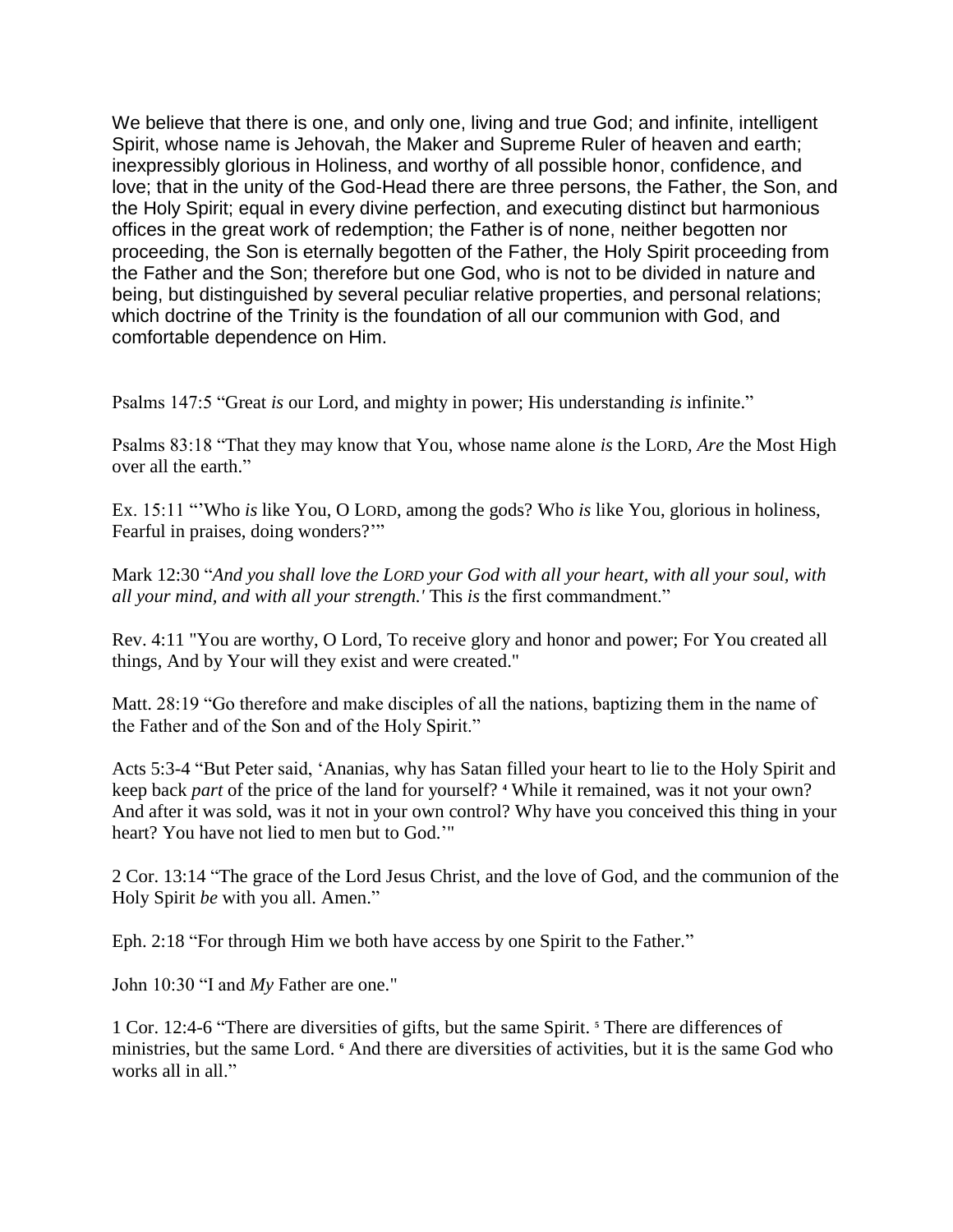John 15:26 "But when the Helper comes, whom I shall send to you from the Father, the Spirit of truth who proceeds from the Father, He will testify of Me."

a. We believe that the Father is God; a perfect, merciful, holy and righteous being; that He sent the Son including the lost sheep of the human race; that He draws these unto Christ; that He answers prayer, and commits all judgment to the Son.

Matt. 5:48 "Therefore you shall be perfect, just as your Father in heaven is perfect."

Matt. 6:6 "But you, when you pray, go into your room, and when you have shut your door, pray to your Father who *is* in the secret *place;* and your Father who sees in secret will reward you openly."

Matt 11:27 "All things have been delivered to Me by My Father, and no one knows the Son except the Father. Nor does anyone know the Father except the Son, and *the one* to whom the Son wills to reveal *Him.*"

Luke 6:36 "Therefore be merciful, just as your Father also is merciful."

John 3:35 "The Father loves the Son, and has given all things into His hand."

John 5:22 "For the Father judges no one, but has committed all judgment to the Son."

John 5:30, 36-37 "I can of Myself do nothing. As I hear, I judge; and My judgment is righteous, because I do not seek My own will but the will of the Father who sent Me. But I have a greater witness than John's; for the works which the Father has given Me to finish--the very works that I do--bear witness of Me, that the Father has sent Me. And the Father Himself, who sent Me, has testified of Me. You have neither heard His voice at any time, nor seen His form."

John 6:37, 44 "All that the Father gives Me will come to Me, and the one who comes to Me I will by no means cast out… No one can come to Me unless the Father who sent Me draws him; and I will raise him up at the last day."

John 10:29 "My Father, who has given *them* to Me, is greater than all; and no one is able to snatch *them* out of My Father's hand."

John 17:1-3 "Jesus spoke these words, lifted up His eyes to heaven, and said: "Father, the hour has come. Glorify Your Son, that Your Son also may glorify You, as You have given Him authority over all flesh, that He should give eternal life to as many as You have given Him. And this is eternal life, that they may know You, the only true God, and Jesus Christ whom You have sent."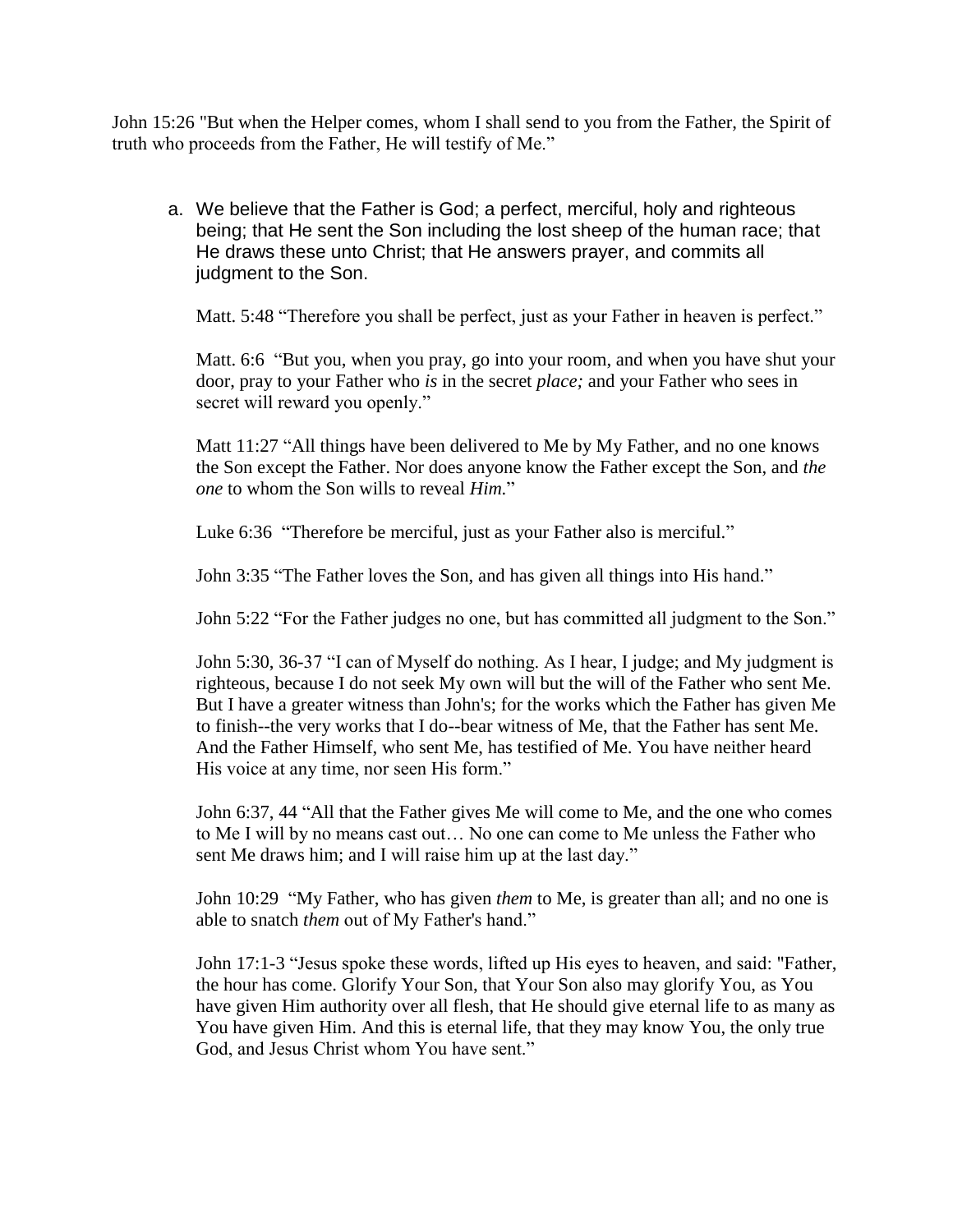John 17:11 "Now I am no longer in the world, but these are in the world, and I come to You. Holy Father, keep through Your name those whom You have given Me, that they may be one as We *are.*"

John 20:21 "So Jesus said to them again, "Peace to you! As the Father has sent Me, I also send you."

1 John 4:14 "And we have seen and testify that the Father has sent the Son *as* Savior of the world."

b. We believe that the Lord Jesus Christ is God the Son; that He was before all things, and creator of all things; that being born of a virgin, without a human father, He did take on Himself man's nature, was made in the likeness of man, and in fashion as a man, yet without sin; that He being very God, and very man, yet one Christ; that He was crucified for sinners, was buried, and arose the third day according to the Scriptures, thereby purchasing an everlasting inheritance in the Kingdom of Heaven for all those whom the Father hath given unto Him; that He is the only mediator between God and men; that He is head of His church and the judge of the world.

John 17:2 "As You have given Him authority over all flesh, that He should give eternal life to as many as You have given Him."

Acts 10:42 "And He commanded us to preach to the people, and to testify that it is He who was ordained by God *to be* Judge of the living and the dead."

Rom. 5:8 "But God demonstrates His own love toward us, in that while we were still sinners, Christ died for us."

Rom. 8:3 "For what the law could not do in that it was weak through the flesh, God *did* by sending His own Son in the likeness of sinful flesh, on account of sin: He condemned sin in the flesh."

Rom. 9:5 "Of whom *are* the fathers and from whom, according to the flesh, Christ *came,* who is over all, *the* eternally blessed God. Amen."

1 Cor. 15:3-4 "For I delivered to you first of all that which I also received: that Christ died for our sins according to the Scriptures, and that He was buried, and that He rose again the third day according to the Scriptures."

Phil. 2:7-8 "But made Himself of no reputation, taking the form of a bondservant, *and* coming in the likeness of men. And being found in appearance as a man, He humbled Himself and became obedient to *the point of* death, even the death of the cross."

Col. 1:16-18 "For by Him all things were created that are in heaven and that are on earth, visible and invisible, whether thrones or dominions or principalities or powers.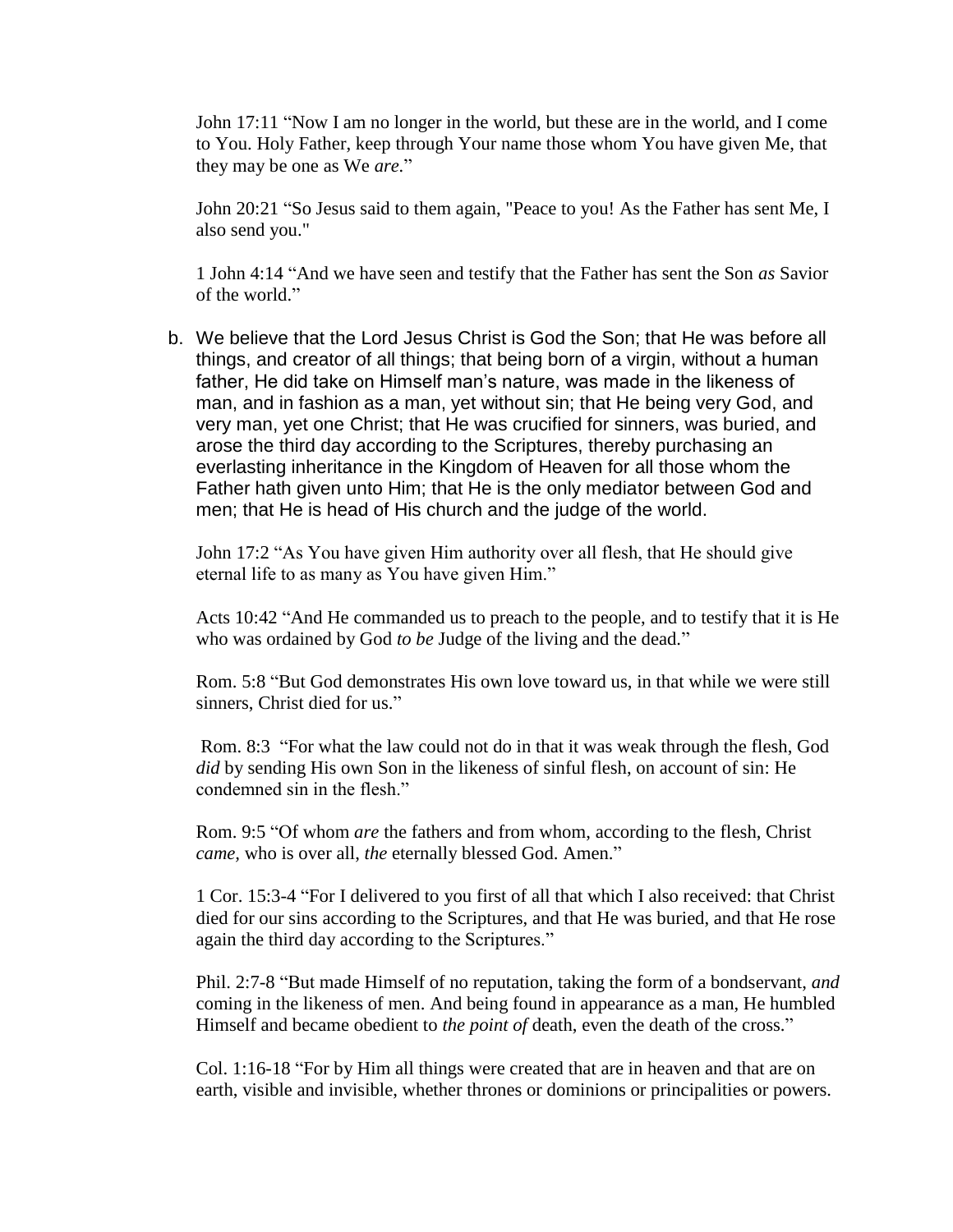All things were created through Him and for Him. And He is before all things, and in Him all things consist. And He is the head of the body, the church, who is the beginning, the firstborn from the dead, that in all things He may have the preeminence.'

1 Tim. 2:5 "For *there is* one God and one Mediator between God and men, *the* Man Christ Jesus."

Heb. 1:8 "But to the Son *He says: "Your throne, O God, is forever and ever; A scepter of righteousness is the scepter of Your Kingdom.*"

Heb. 2:14, 16-17 "Inasmuch then as the children have partaken of flesh and blood, He Himself likewise shared in the same, that through death He might destroy him who had the power of death, that is, the devil, For indeed He does not give aid to angels, but He does give aid to the seed of Abraham. Therefore, in all things He had to be made like *His* brethren, that He might be a merciful and faithful High Priest in things *pertaining* to God, to make propitiation for the sins of the people."

Heb. 4:15 "For we do not have a High Priest who cannot sympathize with our weaknesses, but was in all *points* tempted as *we are, yet* without sin."

Heb. 9:15 "And for this reason He is the Mediator of the new covenant, by means of death, for the redemption of the transgressions under the first covenant, that those who are called may receive the promise of the eternal inheritance."

c. We believe that the Holy Spirit is a divine person; equal with God the Father and God the Son and of the same nature; that He was active in the creation; that in His relation to the unbelieving world He restrains the evil one until God's purpose is fulfilled; that He convicts of sin, righteousness and judgment; that He bears witness to the truth of the Gospel in preaching and testimony; that He is the agent in the new birth; that He seals, indwells, guides, teaches, witnesses, sanctifies, and helps the believer.

Gen 1:1-2 "In the beginning God created the heavens and the earth. **<sup>2</sup>** The earth was without form, and void; and darkness *was* on the face of the deep. And the Spirit of God was hovering over the face of the waters."

Matt. 28:19 "Go therefore and make disciples of all the nations, baptizing them in the name of the Father and of the Son and of the Holy Spirit."

Mark 1:8 ""I indeed baptized you with water, but He will baptize you with the Holy Spirit.""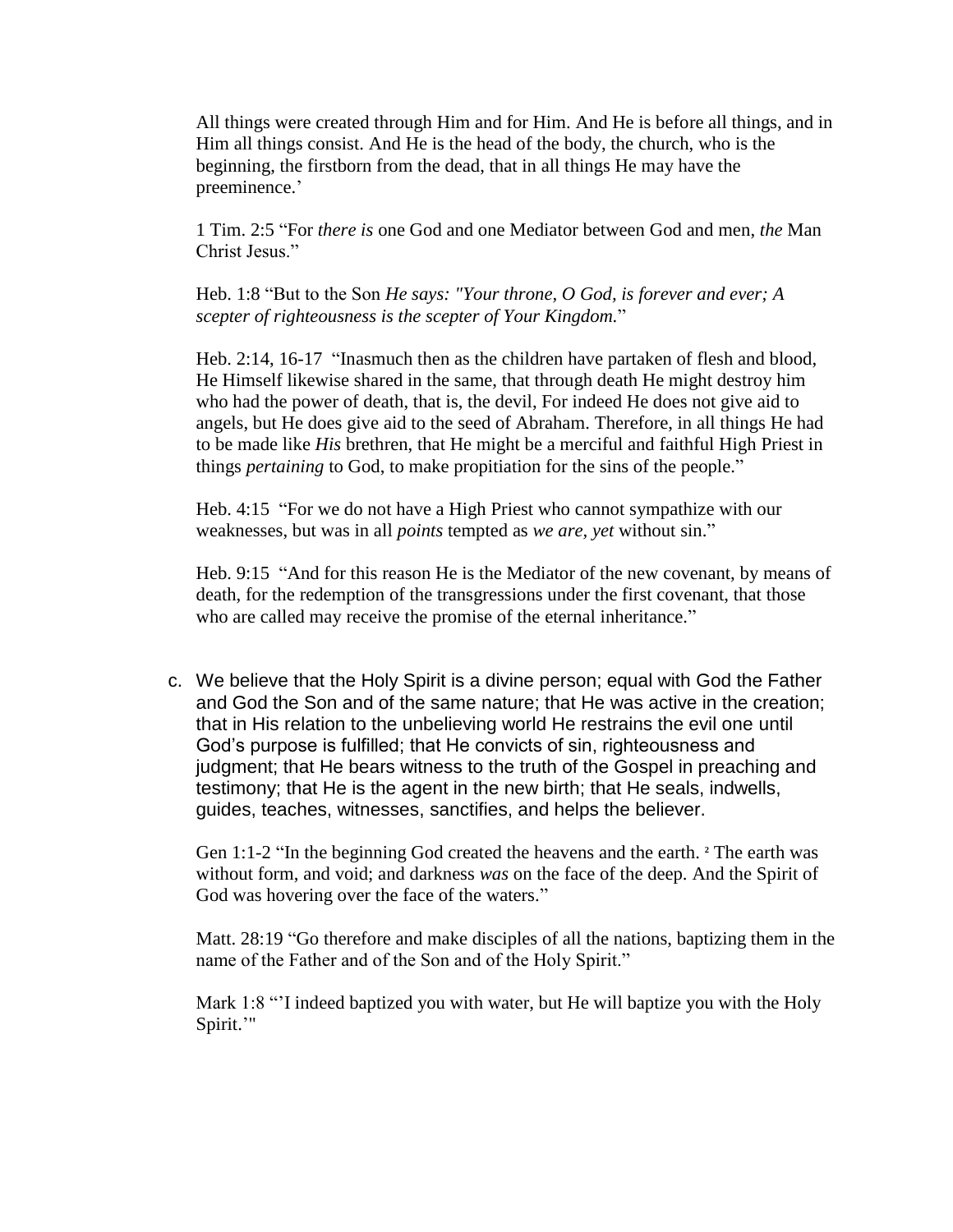Luke 1:35 "And the angel answered and said to her, "*The* Holy Spirit will come upon you, and the power of the Highest will overshadow you; therefore, also, that Holy One who is to be born will be called the Son of God."

Luke 24:49 ""Behold, I send the Promise of My Father upon you; but tarry in the city of Jerusalem until you are endued with power from on high.""

John 1:33 "I did not know Him, but He who sent me to baptize with water said to me, 'Upon whom you see the Spirit descending, and remaining on Him, this is He who baptizes with the Holy Spirit.'"

John 3:5-6 "Jesus answered, "Most assuredly, I say to you, unless one is born of water and the Spirit, he cannot enter the kingdom of God. That which is born of the flesh is flesh, and that which is born of the Spirit is spirit.""

John 14:16-17, 26 "And I will pray the Father, and He will give you another Helper, that He may abide with you forever-- the Spirit of truth, whom the world cannot receive, because it neither sees Him nor knows Him; but you know Him, for He dwells with you and will be in you… But the Helper, the Holy Spirit, whom the Father will send in My name, He will teach you all things, and bring to your remembrance all things that I said to you."

John 16:8-11 "And when He has come, He will convict the world of sin, and of righteousness, and of judgment: of sin, because they do not believe in Me; of righteousness, because I go to My Father and you see Me no more; of judgment, because the ruler of this world is judged."

Acts 5:3-4 "But Peter said, "Ananias, why has Satan filled your heart to lie to the Holy Spirit and keep back *part* of the price of the land for yourself? While it remained, was it not your own? And after it was sold, was it not in your own control? Why have you conceived this thing in your heart? You have not lied to men but to God.""

Acts 5:30-32 ""The God of our fathers raised up Jesus whom you murdered by hanging on a tree. Him God has exalted to His right hand *to be* Prince and Savior, to give repentance to Israel and forgiveness of sins. And we are His witnesses to these things, and *so* also *is* the Holy Spirit whom God has given to those who obey Him.""

Acts 11:16 "Then I remembered the word of the Lord, how He said, 'John indeed baptized with water, but you shall be baptized with the Holy Spirit.'"

Rom. 8:14-16 "For as many as are led by the Spirit of God, these are sons of God. For you did not receive the spirit of bondage again to fear, but you received the Spirit of adoption by whom we cry out, "Abba, Father." The Spirit Himself bears witness with our spirit that we are children of God."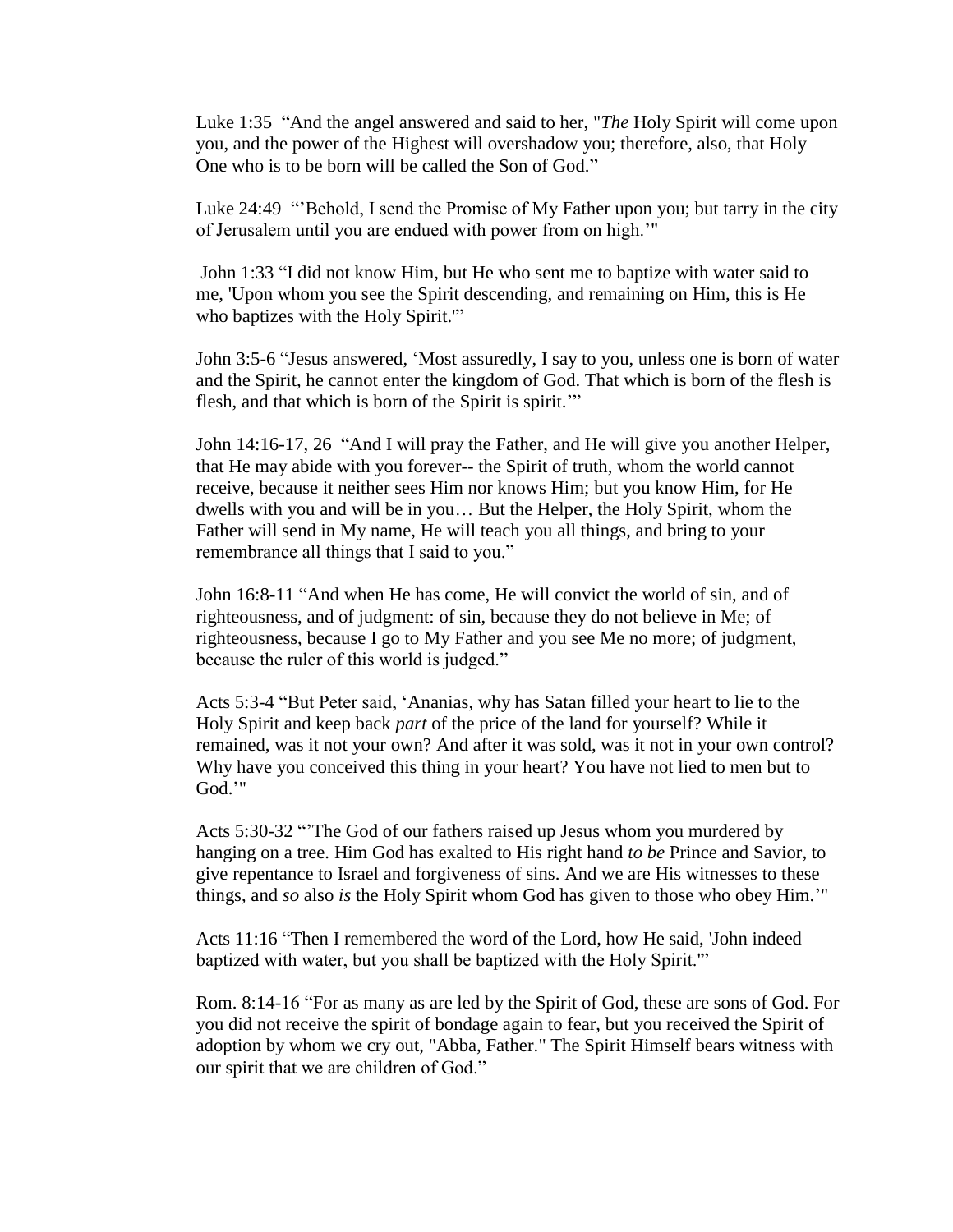Rom. 8:26-27 "Likewise the Spirit also helps in our weaknesses. For we do not know what we should pray for as we ought, but the Spirit Himself makes intercession for us with groanings which cannot be uttered. Now He who searches the hearts knows what the mind of the Spirit *is,* because He makes intercession for the saints according to *the will of* God."

Eph. 1:13-14 "In Him you also *trusted,* after you heard the word of truth, the gospel of your salvation; in whom also, having believed, you were sealed with the Holy Spirit of promise, who is the guarantee of our inheritance until the redemption of the purchased possession, to the praise of His glory."

2 Thess. 2:7 "For the mystery of lawlessness is already at work; only He who now restrains *will do so* until He is taken out of the way."

Heb. 9:14 "How much more shall the blood of Christ, who through the eternal Spirit offered Himself without spot to God, cleanse your conscience from dead works to serve the living God?"

## 3. OF THE DEVIL, OR SATAN:

We believe in the personality of Satan, that he is the unholy god of this age, and the prince of all the powers of darkness, and is destined to the judgment of an eternal justice in he lake of fire.

Matt 4:1-3 "Then Jesus was led up by the Spirit into the wilderness to be tempted by the devil. And when He had fasted forty days and forty nights, afterward He was hungry. **<sup>3</sup>** Now when the tempter came to Him, he said, "If You are the Son of God, command that these stones become bread.""

2 Cor. 4:4 "Whose minds the god of this age has blinded, who do not believe, lest the light of the gospel of the glory of Christ, who is the image of God, should shine on them."

Eph. 6:12 "For we do not wrestle against flesh and blood, but against principalities, against powers, against the rulers of the darkness of this age, against spiritual *hosts* of wickedness in the heavenly *places."*

Rev. 20:10 "The devil, who deceived them, was cast into the lake of fire and brimstone where the beast and the false prophet *are.* And they will be tormented day and night forever and ever."

### 4. OF THE CREATION: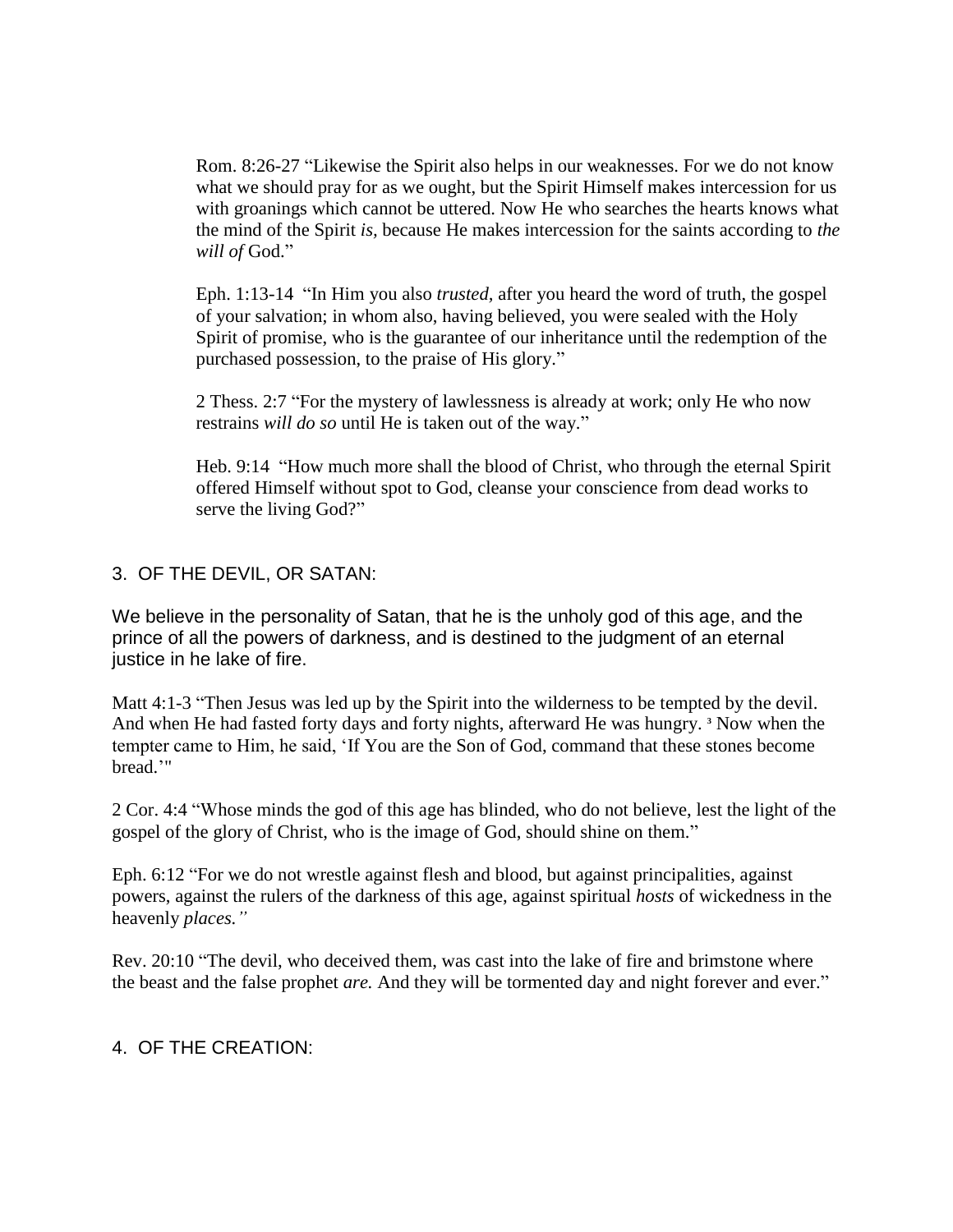We accept the Genesis account of creation and believe that man came by direct creation of God.

Genesis 1 and 2

John 1:3 "All things were made through Him, and without Him nothing was made that was made."

Col. 1:16-17 "For by Him all things were created that are in heaven and that are on earth, visible and invisible, whether thrones or dominions or principalities or powers. All things were created through Him and for Him. And He is before all things, and in Him all things consist."

## 5. OF THE FALL OF MAN:

We believe that man was created in innocence under the law of his Maker, but by voluntary transgression fell from his sinless and happy state in consequence of which all mankind are now sinners by nature, not only by constraint, but of choice; and therefore are under just condemnation without defense or excuse.

Gen. 3:1-6 "Now the serpent was more cunning than any beast of the field which the LORD God had made. And he said to the woman, "Has God indeed said, 'You shall not eat of every tree of the garden'?" And the woman said to the serpent, "We may eat the fruit of the trees of the garden; but of the fruit of the tree which *is* in the midst of the garden, God has said, 'You shall not eat it, nor shall you touch it, lest you die.' Then the serpent said to the woman, "You will not surely die. For God knows that in the day you eat of it your eyes will be opened, and you will be like God, knowing good and evil." So when the woman saw that the tree *was* good for food, that it *was* pleasant to the eyes, and a tree desirable to make *one* wise, she took of its fruit and ate. She also gave to her husband with her, and he ate."

Rom. 1:18-32 "For the wrath of God is revealed from heaven against all ungodliness and unrighteousness of men, who suppress the truth in unrighteousness, because what may be known of God is manifest in them, for God has shown *it* to them. For since the creation of the world His invisible *attributes* are clearly seen, being understood by the things that are made, *even* His eternal power and Godhead, so that they are without excuse, because, although they knew God, they did not glorify *Him* as God, nor were thankful, but became futile in their thoughts, and their foolish hearts were darkened. Professing to be wise, they became fools, and changed the glory of the incorruptible God into an image made like corruptible man--and birds and four-footed animals and creeping things. Therefore God also gave them up to uncleanness, in the lusts of their hearts, to dishonor their bodies among themselves, who exchanged the truth of God for the lie, and worshiped and served the creature rather than the Creator, who is blessed forever. Amen. For this reason God gave them up to vile passions. For even their women exchanged the natural use for what is against nature. Likewise also the men, leaving the natural use of the woman,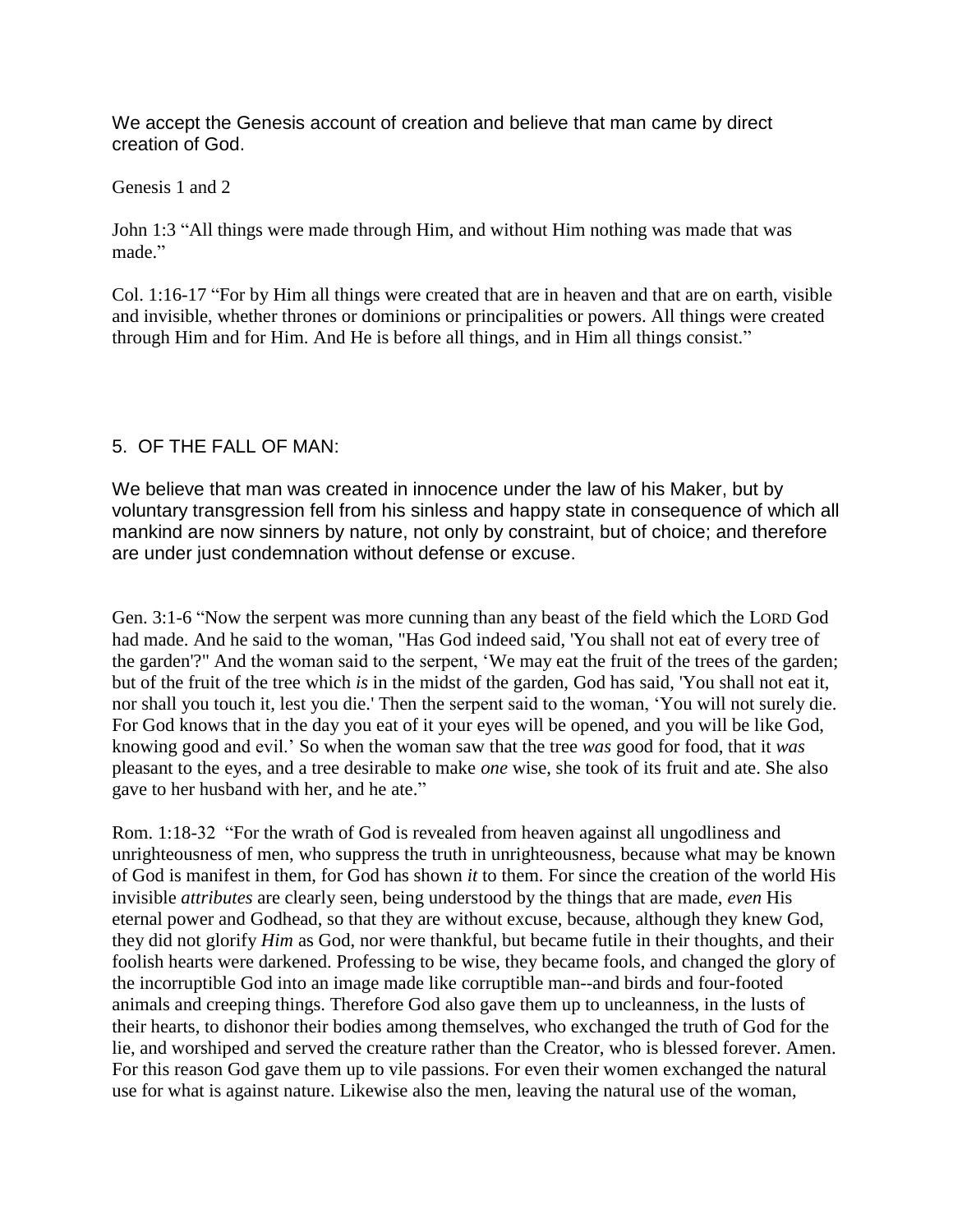burned in their lust for one another, men with men committing what is shameful, and receiving in themselves the penalty of their error which was due. And even as they did not like to retain God in *their* knowledge, God gave them over to a debased mind, to do those things which are not fitting; being filled with all unrighteousness, sexual immorality, wickedness, covetousness, maliciousness; full of envy, murder, strife, deceit, evil-mindedness; *they are* whisperers, backbiters, haters of God, violent, proud, boasters, inventors of evil things, disobedient to parents, undiscerning, untrustworthy, unloving, unforgiving, unmerciful; who, knowing the righteous judgment of God, that those who practice such things are deserving of death, not only do the same but also approve of those who practice them."

Rom. 5:10-19 "For if when we were enemies we were reconciled to God through the death of His Son, much more, having been reconciled, we shall be saved by His life. And not only *that,* but we also rejoice in God through our Lord Jesus Christ, through whom we have now received the reconciliation. Therefore, just as through one man sin entered the world, and death through sin, and thus death spread to all men, because all sinned-- (For until the law sin was in the world, but sin is not imputed when there is no law. Nevertheless death reigned from Adam to Moses, even over those who had not sinned according to the likeness of the transgression of Adam, who is a type of Him who was to come. But the free gift *is* not like the offense. For if by the one man's offense many died, much more the grace of God and the gift by the grace of the one Man, Jesus Christ, abounded to many. And the gift *is* not like *that which came* through the one who sinned. For the judgment *which came* from one *offense resulted* in condemnation, but the free gift *which came* from many offenses *resulted* in justification. For if by the one man's offense death reigned through the one, much more those who receive abundance of grace and of the gift of righteousness will reign in life through the One, Jesus Christ.) Therefore, as through one man's offense *judgment* came to all men, resulting in condemnation, even so through one Man's righteous act *the free gift came* to all men, resulting in justification of life. For as by one man's disobedience many were made sinners, so also by one Man's obedience many will be made righteous."

Eph. 2:3 "Among whom also we all once conducted ourselves in the lusts of our flesh, fulfilling the desires of the flesh and of the mind, and were by nature children of wrath, just as the others."

# 6. OF THE VIRGIN BIRTH:

We believe that Jesus was begotten of the Holy Ghost in a miraculous manner; that He was born of Mary, a virgin, as no other man was ever born or can ever be born of woman, and that He is both the Son of God, and God the Son.

Gen. 3:15 "And I will put enmity Between you and the woman, And between your seed and her Seed; He shall bruise your head, And you shall bruise His heel."

Isaiah 7:14 "Therefore the Lord Himself will give you a sign: Behold, the virgin shall conceive and bear a Son, and shall call His name Immanuel."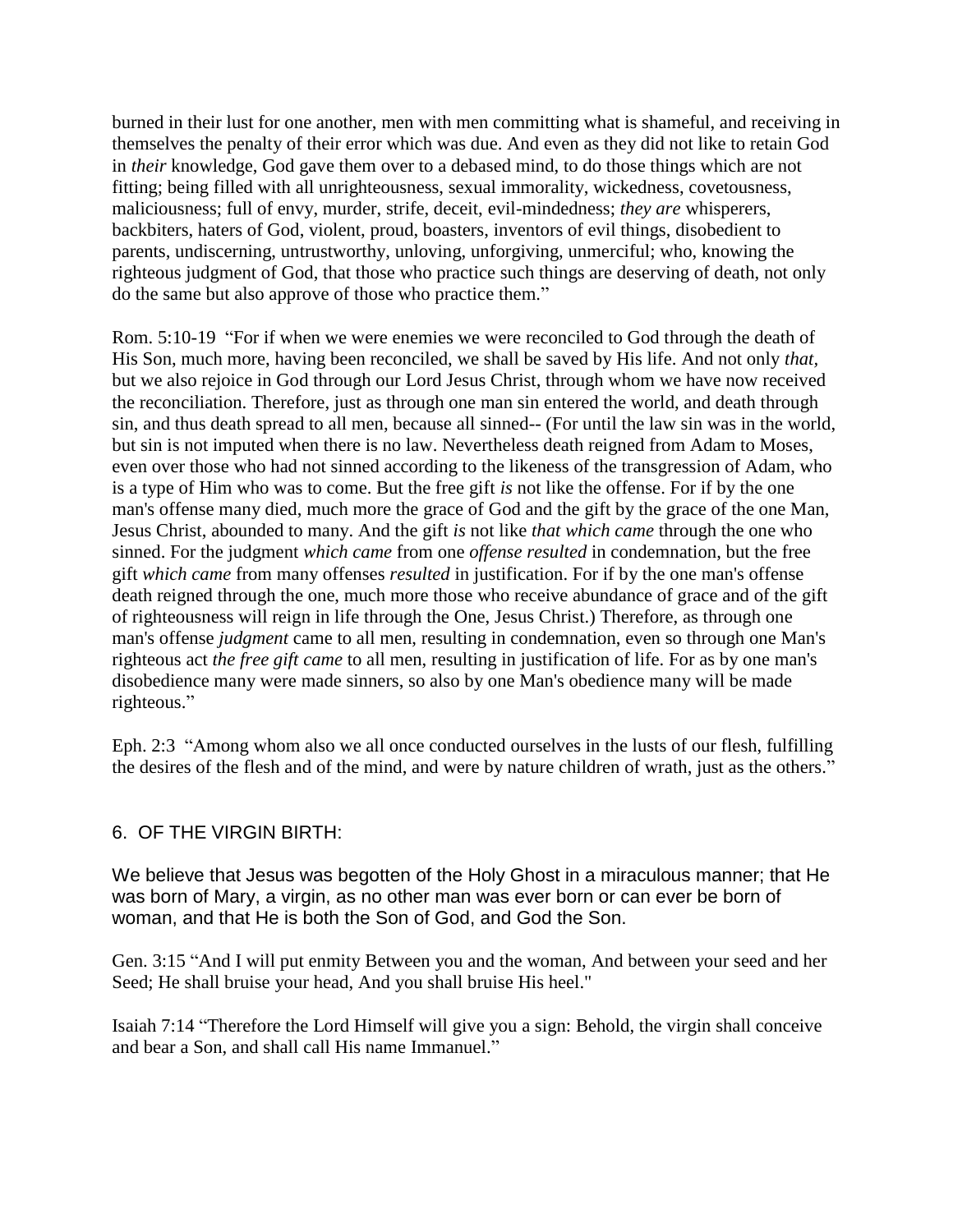Matt. 1:18-25 "Now the birth of Jesus Christ was as follows: After His mother Mary was betrothed to Joseph, before they came together, she was found with child of the Holy Spirit. Then Joseph her husband, being a just *man,* and not wanting to make her a public example, was minded to put her away secretly. But while he thought about these things, behold, an angel of the Lord appeared to him in a dream, saying, "Joseph, son of David, do not be afraid to take to you Mary your wife, for that which is conceived in her is of the Holy Spirit. And she will bring forth a Son, and you shall call His name JESUS, for He will save His people from their sins." So all this was done that it might be fulfilled which was spoken by the Lord through the prophet, saying: *"Behold, the virgin shall be with child, and bear a Son, and they shall call His name Immanuel,"* which is translated, "God with us." Then Joseph, being aroused from sleep, did as the angel of the Lord commanded him and took to him his wife, and did not know her till she had brought forth her firstborn Son. And he called His name JESUS."

Luke 1:35 "And the angel answered and said to her, *The* Holy Spirit will come upon you, and the power of the Highest will overshadow you; therefore, also, that Holy One who is to be born will be called the Son of God."

John 1:14 "And the Word became flesh and dwelt among us, and we beheld His glory, the glory as of the only begotten of the Father, full of grace and truth."

## 7. OF THE REDEMPTION FROM SIN:

We believe that the only escape from the condemnation of sin is through the redemption wrought by Jesus Christ, when He voluntarily took upon Him a human body and nature, yet without sin, and by His suffering, death, and resurrection made full satisfaction to the justice of God for the sins of men; that to all those for whom Christ hath obtained eternal redemption, He doth certainly and effectually apply, and communicate the same, making intercession for them; uniting them to Himself by revealing His Spirit unto them, in and by the Word, the mystery of salvation. Persuading them to believe and obey; governing their hearts by His Word and Spirit; and the blessings of this salvation are given, all of grace, without any condition foreseen in them, who procure it by believing and receiving Jesus Christ as Lord and Savior.

John 1:1-3, 14 "In the beginning was the Word, and the Word was with God, and the Word was God. He was in the beginning with God. All things were made through Him, and without Him nothing was made that was made…And the Word became flesh and dwelt among us, and we beheld His glory, the glory as of the only begotten of the Father, full of grace and truth."

John 3:1-7 "There was a man of the Pharisees named Nicodemus, a ruler of the Jews. This man came to Jesus by night and said to Him, "Rabbi, we know that You are a teacher come from God; for no one can do these signs that You do unless God is with him." Jesus answered and said to him, "Most assuredly, I say to you, unless one is born again, he cannot see the kingdom of God." Nicodemus said to Him, "How can a man be born when he is old? Can he enter a second time into his mother's womb and be born?" Jesus answered, "Most assuredly, I say to you, unless one is born of water and the Spirit, he cannot enter the kingdom of God. That which is born of the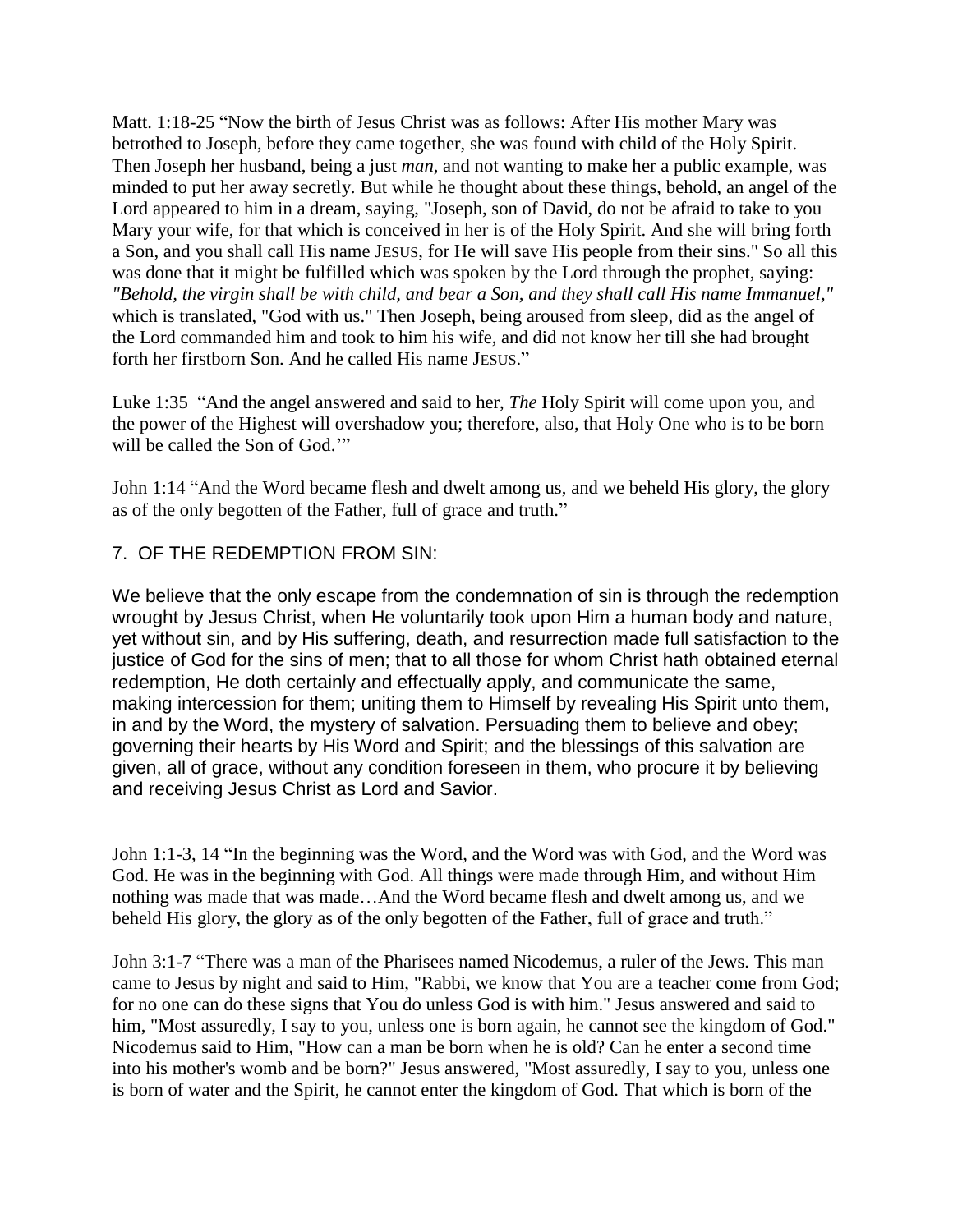flesh is flesh, and that which is born of the Spirit is spirit. Do not marvel that I said to you, 'You must be born again.'"

John 6:37 "All that the Father gives Me will come to Me, and the one who comes to Me I will by no means cast out."

John 10:15-16 "As the Father knows Me, even so I know the Father; and I lay down My life for the sheep. **<sup>16</sup>** And other sheep I have which are not of this fold; them also I must bring, and they will hear My voice; and there will be one flock *and* one shepherd."

John 17:6 "I have manifested Your name to the men whom You have given Me out of the world. They were Yours, You gave them to Me, and they have kept Your word."

John 17:9 "I pray for them. I do not pray for the world but for those whom You have given Me, for they are Yours."

Acts 16:30-33 "And he brought them out and said, "Sirs, what must I do to be saved?" So they said, "Believe on the Lord Jesus Christ, and you will be saved, you and your household." Then they spoke the word of the Lord to him and to all who were in his house. **<sup>33</sup>** And he took them the same hour of the night and washed *their* stripes. And immediately he and all his family were baptized."

Rom. 5:10 "For if when we were enemies we were reconciled to God through the death of His Son, much more, having been reconciled, we shall be saved by His life."

Rom. 8:9, 14 "But you are not in the flesh but in the Spirit, if indeed the Spirit of God dwells in you. Now if anyone does not have the Spirit of Christ, he is not His. For as many as are led by the Spirit of God, these are sons of God."

Eph. 1:9 "Having made known to us the mystery of His will, according to His good pleasure which He purposed in Himself."

Heb. 10:4-14 "For *it is* not possible that the blood of bulls and goats could take away sins. Therefore, when He came into the world, He said: *"Sacrifice and offering You did not desire, But a body You have prepared for Me. In burnt offerings and sacrifices for sin You had no pleasure. Then I said, 'Behold, I have come-- In the volume of the book it is written of Me-- To do Your will, O God.'"* Previously saying, *"Sacrifice and offering, burnt offerings, and offerings for sin You did not desire, nor had pleasure in them"* (which are offered according to the law),then He said, *"Behold, I have come to do Your will, O God."* He takes away the first that He may establish the second. By that will we have been sanctified through the offering of the body of Jesus Christ once *for all.* And every priest stands ministering daily and offering repeatedly the same sacrifices, which can never take away sins. But this Man, after He had offered one sacrifice for sins forever, sat down at the right hand of God, from that time waiting till His enemies are made His footstool. For by one offering He has perfected forever those who are being sanctified."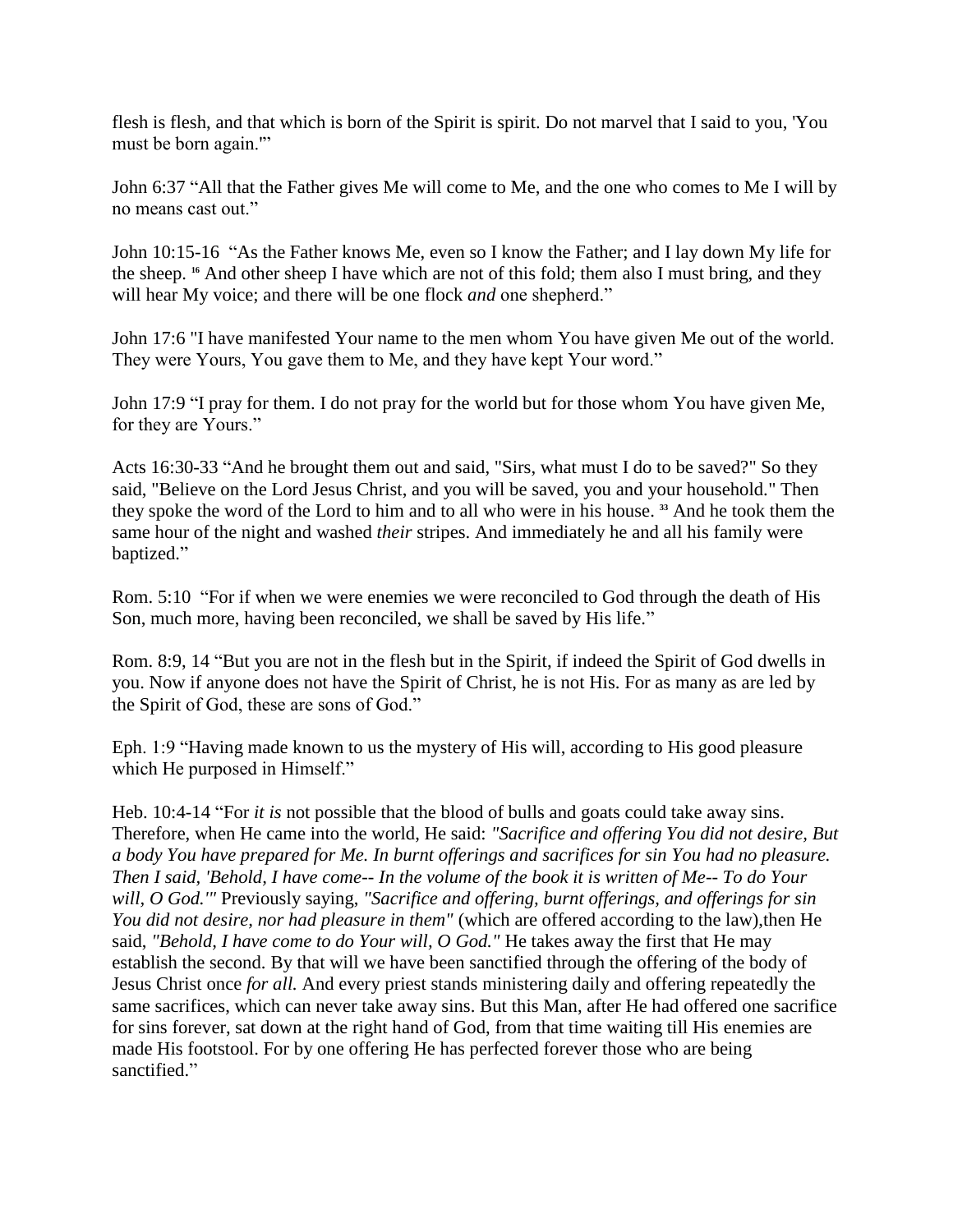1 John 5:20 "And we know that the Son of God has come and has given us an understanding, that we may know Him who is true; and we are in Him who is true, in His Son Jesus Christ. This is the true God and eternal life."

# 8. OF SALVATION BY GRACE:

We believe that repentance toward God and faith in the Lord Jesus Christ is the only condition of salvation from sin and this salvation is wholly by grace; that no works, however good, make that salvation more secure. This grace whereby the elect are enabled to believe to the saving of their souls, is the work of the Spirit of Christ in their hearts, and is wrought by the ministry of the Word.

Acts 16:31 "So they said, "Believe on the Lord Jesus Christ, and you will be saved, you and your household.""

Rom. 10:9-10, 13, 14, 17 "That if you confess with your mouth the Lord Jesus and believe in your heart that God has raised Him from the dead, you will be saved. For with the heart one believes unto righteousness, and with the mouth confession is made unto salvation. For *"whoever calls on the name of the LORD shall be saved."* "How then shall they call on Him in whom they have not believed? And how shall they believe in Him of whom they have not heard? And how shall they hear without a preacher?"

"So then faith *comes* by hearing, and hearing by the word of God."

2 Cor. 4:13 "And since we have the same spirit of faith, according to what is written, *"I believed and therefore I spoke,"* we also believe and therefore speak."

Eph. 2:8-9 "For by grace you have been saved through faith, and that not of yourselves; *it is* the gift of God, not of works, lest anyone should boast."

Titus 3:5-7 "Not by works of righteousness which we have done, but according to His mercy He saved us, through the washing of regeneration and renewing of the Holy Spirit, whom He poured out on us abundantly through Jesus Christ our Savior, that having been justified by His grace we should become heirs according to the hope of eternal life."

# 9. OF PRESERVATION AND PERSEVERANCE:

We believe that those whom God hath accepted in the Beloved, effectually called and sanctified by His Spirit, and given the precious faith of His elect unto, can neither totally nor finally fall from the state of grace but shall certainly persevere, seeing the gifts and callings of God are without repentance; Thus they shall be sure to be kept by the power of God unto salvation, they being engraved upon the palm of His hands, and their names having been written in the book of life from all eternity. We believe that such as truly believe in the Lord Jesus, and love Him, may in this life be certainly assured that they are in the state of grace. We further believe that believers manifest their assurance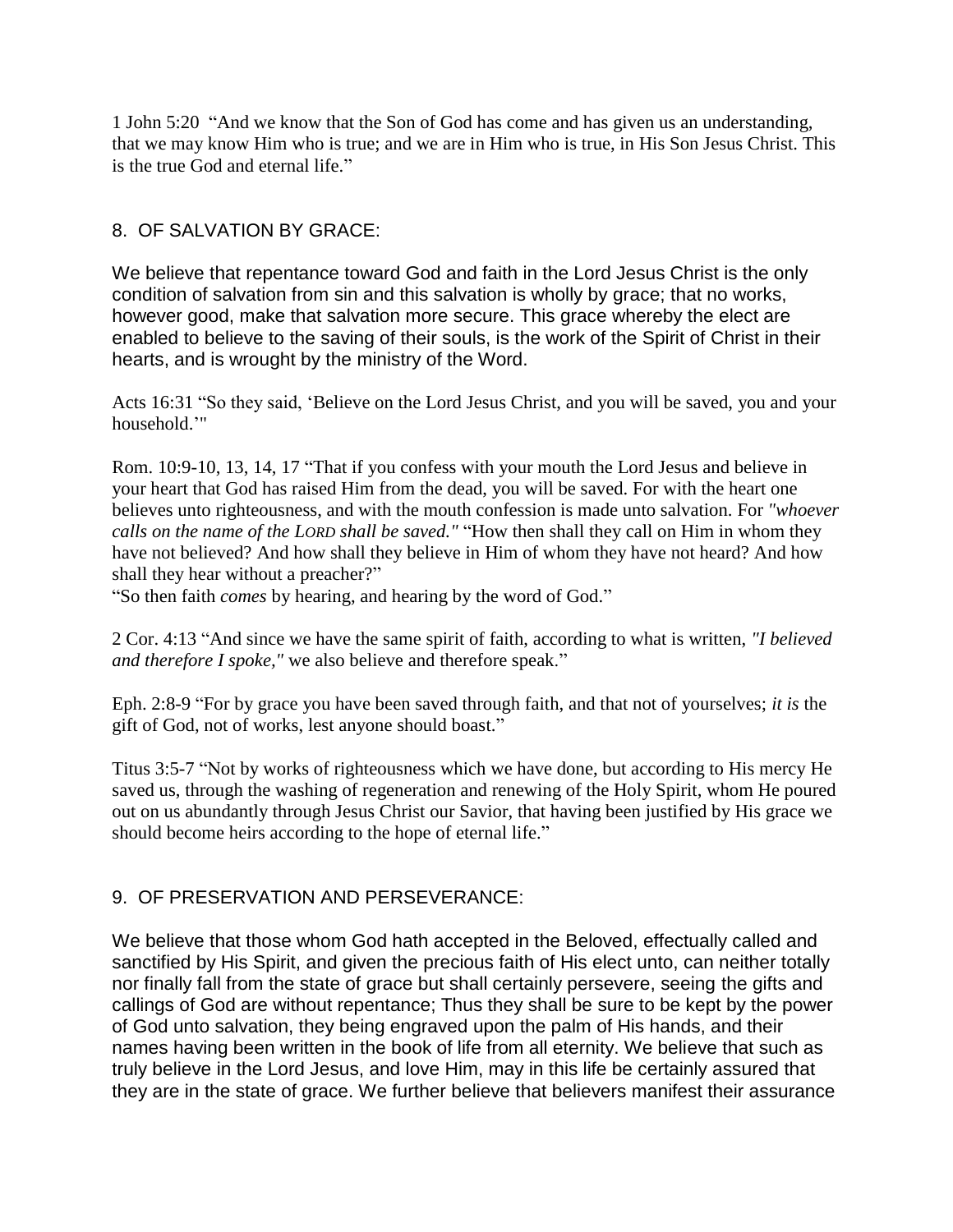by good works, done in obedience to God's commandments; these good works being fruits and evidence of a true and lively faith; that by good works they edify their brethren, stop the mouths of adversaries, and glorify God, whose workmanship they are, created in Christ Jesus thereunto.

Isaiah 49:16 "See, I have inscribed you on the palms *of My hands;* Your walls *are* continually before Me."

Matt. 5:16 "Let your light so shine before men, that they may see your good works and glorify your Father in heaven."

John 10:28-29 "And I give them eternal life, and they shall never perish; neither shall anyone snatch them out of My hand. My Father, who has given *them* to Me, is greater than all; and no one is able to snatch *them* out of My Father's hand."

Rom. 11:29 "For the gifts and the calling of God *are* irrevocable."

Eph. 2:10 "For we are His workmanship, created in Christ Jesus for good works, which God prepared beforehand that we should walk in them."

Phil. 1:6 "Being confident of this very thing, that He who has begun a good work in you will complete *it* until the day of Jesus Christ;"

Phil. 1:11 "Being filled with the fruits of righteousness which *are* by Jesus Christ, to the glory and praise of God."

2 Tim. 2:19 "Nevertheless the solid foundation of God stands, having this seal: "The Lord knows those who are His," and, "Let everyone who names the name of Christ depart from iniquity.""

James 2:18, 22 "But someone will say, "You have faith, and I have works." Show me your faith without your works, and I will show you my faith by my works."

"Do you see that faith was working together with his works, and by works faith was made perfect?"

1 Pet. 1:5 "Who are kept by the power of God through faith for salvation ready to be revealed in the last time."

1 Pet. 2:15 "For this is the will of God, that by doing good you may put to silence the ignorance of foolish men,"

2 Pet. 1:5-11 "But also for this very reason, giving all diligence, add to your faith virtue, to virtue knowledge, to knowledge self-control, to self-control perseverance, to perseverance godliness, to godliness brotherly kindness, and to brotherly kindness love. For if these things are yours and abound, *you will be* neither barren nor unfruitful in the knowledge of our Lord Jesus Christ. For he who lacks these things is shortsighted, even to blindness, and has forgotten that he was cleansed from his old sins. Therefore, brethren, be even more diligent to make your call and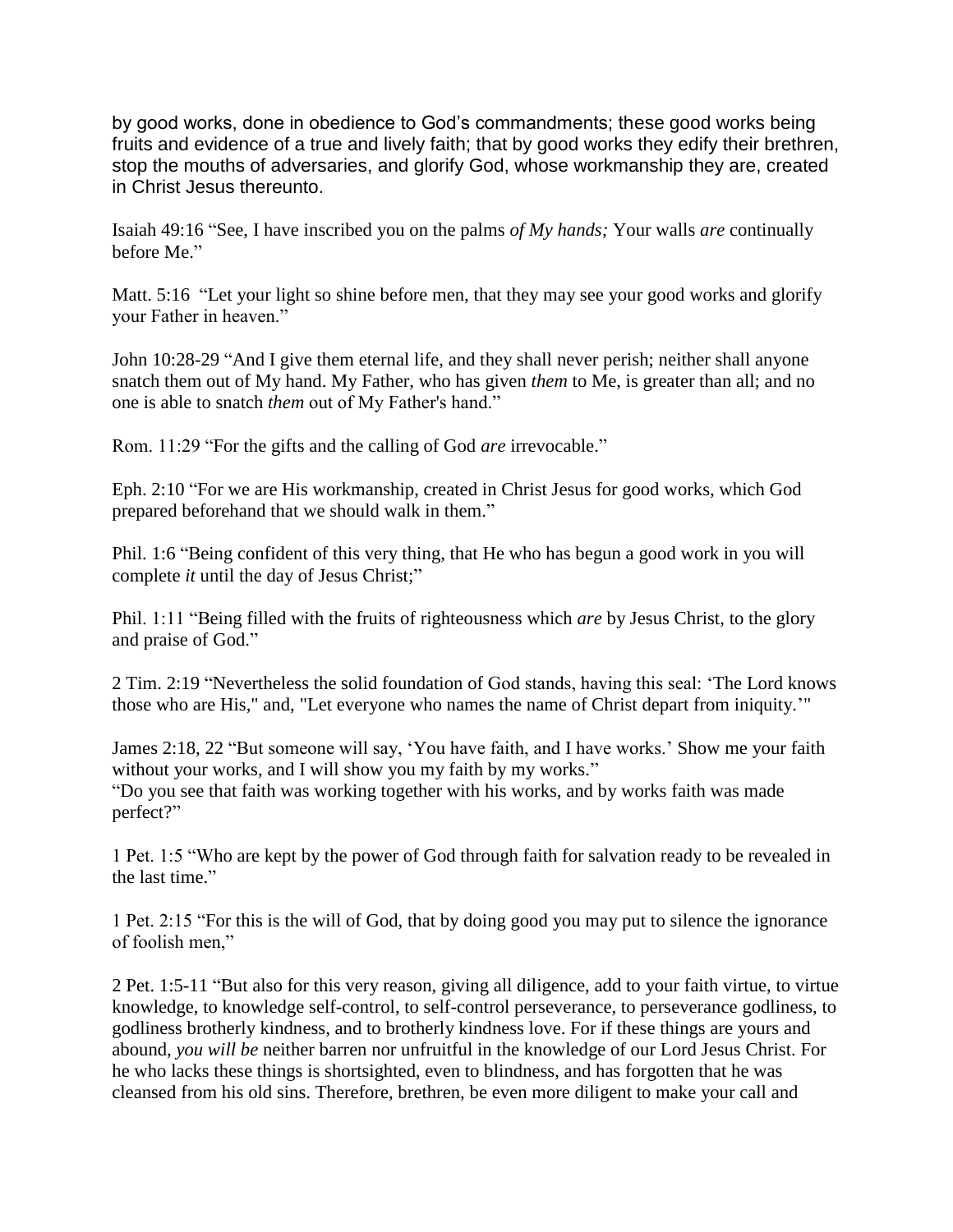election sure, for if you do these things you will never stumble; **<sup>11</sup>** for so an entrance will be supplied to you abundantly into the everlasting kingdom of our Lord and Savior Jesus Christ."

1 John 2:3, 5 "Now by this we know that we know Him, if we keep His commandments… But whoever keeps His word, truly the love of God is perfected in him. By this we know that we are in Him."

1 John 2:19 "They went out from us, but they were not of us; for if they had been of us, they would have continued with us; but *they went out* that they might be made manifest, that none of them were of us."

1 John 3:14, 18, 19, 21, 24 "We know that we have passed from death to life, because we love the brethren. He who does not love *his* brother abides in death. My little children, let us not love in word or in tongue, but in deed and in truth. And by this we know that we are of the truth, and shall assure our hearts before Him. Beloved, if our heart does not condemn us, we have confidence toward God. Now he who keeps His commandments abides in Him, and He in him. And by this we know that He abides in us, by the Spirit whom He has given us."

Rev. 17:8 "The beast that you saw was, and is not, and will ascend out of the bottomless pit and go to perdition. And those who dwell on the earth will marvel, whose names are not written in the Book of Life from the foundation of the world, when they see the beast that was, and is not, and yet is."

## 10. OF THE CHURCH:

We believe that the first church was instituted by Christ before Pentecost and that a New Testament church is a body, composed of immersed believers who have been regenerated by the Holy Spirit, and are associated by covenant of faith and fellowship of the Gospel; having the Bible as its only rule of faith and practice; having as its message, all of God's Word as revealed in the Bible; recognizing Christ as its only head; governed by His laws; observing His ordinances of Baptism and the Lord's Supper; exercising the gifts, rights and privileges invested in it by His Word; and, having as its scriptural officers, Pastor (Elder or Bishop) and Deacons whose qualifications, claims, and duties, are clearly defined in the Scriptures. We believe that the only scriptural commission of the church is to carry out the Lord's command to disciple the nations and to baptize and teach the disciples. We hold that the church has the absolute right of self-government, free from the interference of any hierarchy of individuals or organizations; that on all matters of membership, polity, government, discipline, and benevolence the will of the church is final. We believe the universal or invisible church theory to be unscriptural.

Matt. 18:17 "And if he refuses to hear them, tell *it* to the church. But if he refuses even to hear the church, let him be to you like a heathen and a tax collector."

Matt. 28:18-20 "And Jesus came and spoke to them, saying, "All authority has been given to Me in heaven and on earth. Go therefore and make disciples of all the nations, baptizing them in the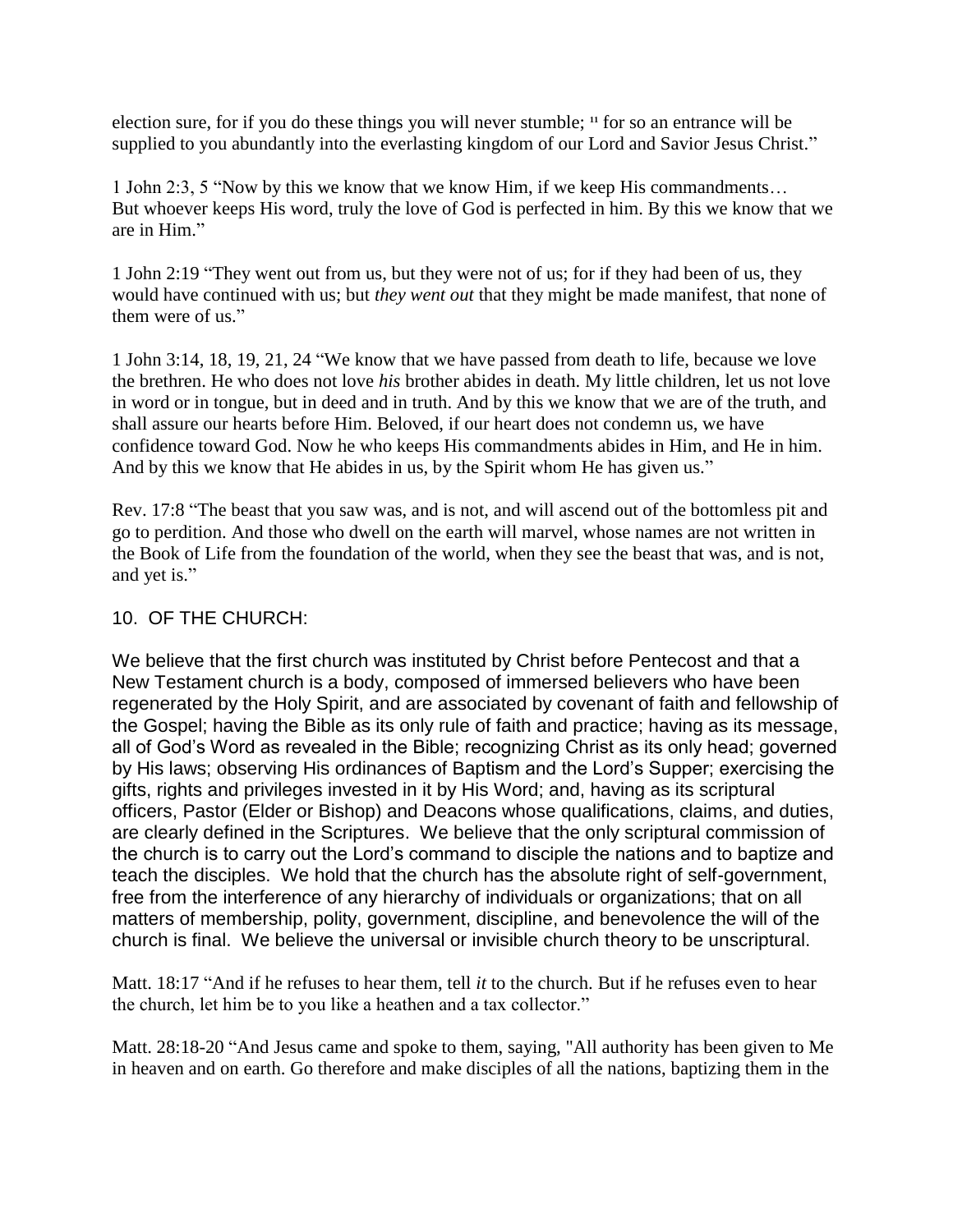name of the Father and of the Son and of the Holy Spirit, teaching them to observe all things that I have commanded you; and lo, I am with you always, *even* to the end of the age." Amen."

Luke 6:13 "And when it was day, He called His disciples to *Himself;* and from them He chose twelve whom He also named apostles:"

Acts 2:41-47 "Then those who gladly received his word were baptized; and that day about three thousand souls were added *to them.* And they continued steadfastly in the apostles' doctrine and fellowship, in the breaking of bread, and in prayers. Then fear came upon every soul, and many wonders and signs were done through the apostles. Now all who believed were together, and had all things in common, and sold their possessions and goods, and divided them among all, as anyone had need. So continuing daily with one accord in the temple, and breaking bread from house to house, they ate their food with gladness and simplicity of heart, praising God and having favor with all the people. And the Lord added to the church daily those who were being saved."

Acts 10:43 "To Him all the prophets witness that, through His name, whoever believes in Him will receive remission of sins."

Acts 16:28-33 "But Paul called with a loud voice, saying, "Do yourself no harm, for we are all here." Then he called for a light, ran in, and fell down trembling before Paul and Silas. And he brought them out and said, "Sirs, what must I do to be saved?" So they said, "Believe on the Lord Jesus Christ, and you will be saved, you and your household." Then they spoke the word of the Lord to him and to all who were in his house. And he took them the same hour of the night and washed *their* stripes. And immediately he and all his family were baptized."

John 11:22 "But even now I know that whatever You ask of God, God will give You."

John 14:23 "Jesus answered and said to him, "If anyone loves Me, he will keep My word; and My Father will love him, and We will come to him and make Our home with him."

Acts 1:15-26 "And in those days Peter stood up in the midst of the disciples (altogether the number of names was about a hundred and twenty), and said, "Men *and* brethren, this Scripture had to be fulfilled, which the Holy Spirit spoke before by the mouth of David concerning Judas, who became a guide to those who arrested Jesus; for he was numbered with us and obtained a part in this ministry." (Now this man purchased a field with the wages of iniquity; and falling headlong, he burst open in the middle and all his entrails gushed out. And it became known to all those dwelling in Jerusalem; so that field is called in their own language, Akel Dama, that is, Field of Blood.) "For it is written in the book of Psalms: *'Let his dwelling place be desolate, And let no one live in it';* and, *'Let another take his office.'* "Therefore, of these men who have accompanied us all the time that the Lord Jesus went in and out among us, beginning from the baptism of John to that day when He was taken up from us, one of these must become a witness with us of His resurrection." And they proposed two: Joseph called Barsabas, who was surnamed Justus, and Matthias. And they prayed and said, "You, O Lord, who know the hearts of all, show which of these two You have chosen to take part in this ministry and apostleship from which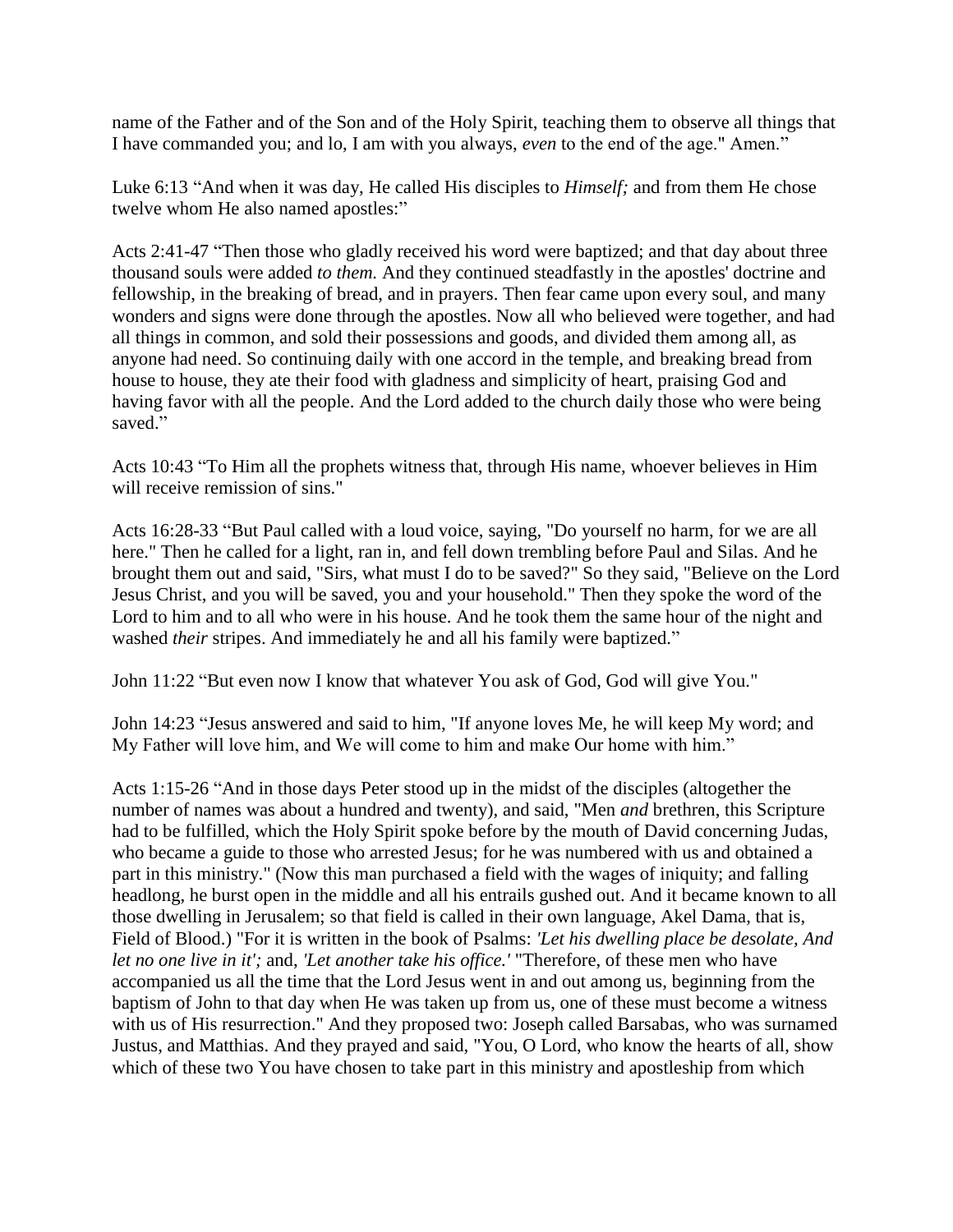Judas by transgression fell, that he might go to his own place." And they cast their lots, and the lot fell on Matthias. And he was numbered with the eleven apostles."

Acts 6:2-3 "Then the twelve summoned the multitude of the disciples and said, "It is not desirable that we should leave the word of God and serve tables. **<sup>3</sup>** Therefore, brethren, seek out from among you seven men of *good* reputation, full of the Holy Spirit and wisdom, whom we may appoint over this business;"

Acts 13:1-4 "Now in the church that was at Antioch there were certain prophets and teachers: Barnabas, Simeon who was called Niger, Lucius of Cyrene, Manaen who had been brought up with Herod the tetrarch, and Saul. As they ministered to the Lord and fasted, the Holy Spirit said, "Now separate to Me Barnabas and Saul for the work to which I have called them." Then, having fasted and prayed, and laid hands on them, they sent *them* away. So, being sent out by the Holy Spirit, they went down to Seleucia, and from there they sailed to Cyprus."

Acts 15:22 "Then it pleased the apostles and elders, with the whole church, to send chosen men of their own company to Antioch with Paul and Barnabas, *namely,* Judas who was also named Barsabas, and Silas, leading men among the brethren."

Romans 6:4-5 "Therefore we were buried with Him through baptism into death, that just as Christ was raised from the dead by the glory of the Father, even so we also should walk in newness of life. **<sup>5</sup>** For if we have been united together in the likeness of His death, certainly we also shall be *in the likeness* of *His* resurrection,"

Romans 16:17-20 "Now I urge you, brethren, note those who cause divisions and offenses, contrary to the doctrine which you learned, and avoid them. For those who are such do not serve our Lord Jesus Christ, but their own belly, and by smooth words and flattering speech deceive the hearts of the simple. For your obedience has become known to all. Therefore I am glad on your behalf; but I want you to be wise in what is good, and simple concerning evil. And the God of peace will crush Satan under your feet shortly. The grace of our Lord Jesus Christ *be* with you. Amen."

I Corinthians 5:1-13 "It is actually reported *that there is* sexual immorality among you, and such sexual immorality as is not even named among the Gentiles--that a man has his father's wife! And you are puffed up, and have not rather mourned, that he who has done this deed might be taken away from among you. For I indeed, as absent in body but present in spirit, have already judged (as though I were present) him who has so done this deed. In the name of our Lord Jesus Christ, when you are gathered together, along with my spirit, with the power of our Lord Jesus Christ, deliver such a one to Satan for the destruction of the flesh, that his spirit may be saved in the day of the Lord Jesus. Your glorying *is* not good. Do you not know that a little leaven leavens the whole lump? Therefore purge out the old leaven, that you may be a new lump, since you truly are unleavened. For indeed Christ, our Passover, was sacrificed for us. Therefore let us keep the feast, not with old leaven, nor with the leaven of malice and wickedness, but with the unleavened *bread* of sincerity and truth. I wrote to you in my epistle not to keep company with sexually immoral people. Yet *I* certainly *did* not *mean* with the sexually immoral people of this world, or with the covetous, or extortioners, or idolaters, since then you would need to go out of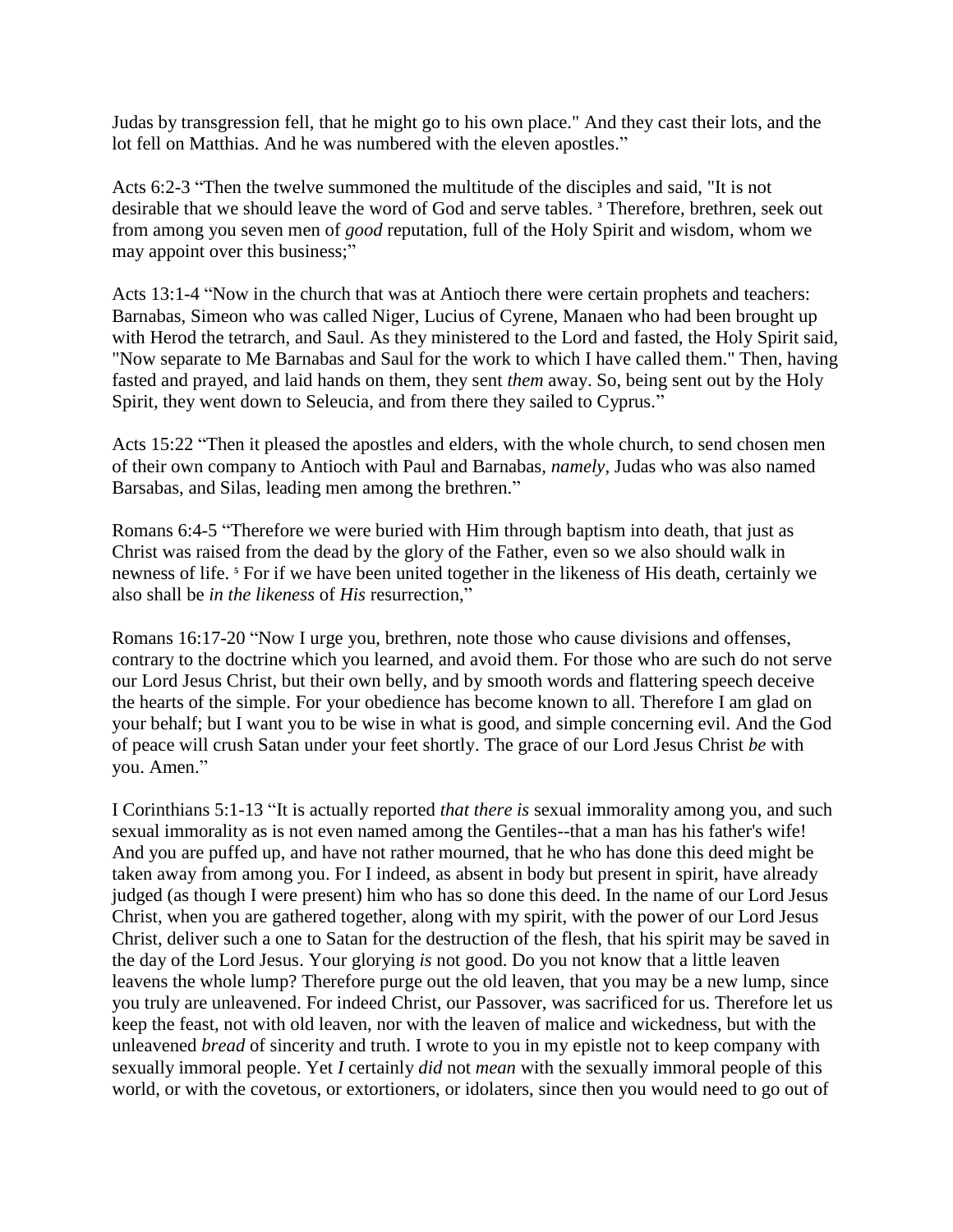the world. But now I have written to you not to keep company with anyone named a brother, who is sexually immoral, or covetous, or an idolater, or a reviler, or a drunkard, or an extortioner--not even to eat with such a person. For what *have* I *to do* with judging those also who are outside? Do you not judge those who are inside? But those who are outside God judges. Therefore *"'put away from yourselves the evil person.'"*

I Corinthians 11:2 "Now I praise you, brethren, that you remember me in all things and keep the traditions just as I delivered *them* to you."

I Corinthians 11:18-34 "For first of all, when you come together as a church, I hear that there are divisions among you, and in part I believe it. For there must also be factions among you, that those who are approved may be recognized among you. Therefore when you come together in one place, it is not to eat the Lord's Supper. For in eating, each one takes his own supper ahead of *others;* and one is hungry and another is drunk. What! Do you not have houses to eat and drink in? Or do you despise the church of God and shame those who have nothing? What shall I say to you? Shall I praise you in this? I do not praise *you.* For I received from the Lord that which I also delivered to you: that the Lord Jesus on the *same* night in which He was betrayed took bread; and when He had given thanks, He broke *it* and said, "Take, eat; this is My body which is broken for you; do this in remembrance of Me." In the same manner *He* also *took* the cup after supper, saying, "This cup is the new covenant in My blood. This do, as often as you drink *it,* in remembrance of Me." For as often as you eat this bread and drink this cup, you proclaim the Lord's death till He comes. Therefore whoever eats this bread or drinks *this* cup of the Lord in an unworthy manner will be guilty of the body and blood of the Lord. But let a man examine himself, and so let him eat of the bread and drink of the cup. For he who eats and drinks in an unworthy manner eats and drinks judgment to himself, not discerning the Lord's body. For this reason many *are* weak and sick among you, and many sleep. For if we would judge ourselves, we would not be judged. But when we are judged, we are chastened by the Lord, that we may not be condemned with the world. Therefore, my brethren, when you come together to eat, wait for one another. But if anyone is hungry, let him eat at home, lest you come together for judgment. And the rest I will set in order when I come."

I Corinthians 12:28 "And God has appointed these in the church: first apostles, second prophets, third teachers, after that miracles, then gifts of healings, helps, administrations, varieties of tongues."

Ephesians 5:23 "For the husband is head of the wife, as also Christ is head of the church; and He is the Savior of the body."

Colossians 1:18 "And He is the head of the body, the church, who is the beginning, the firstborn from the dead, that in all things He may have the preeminence."

II Thess. 3:6 "But we command you, brethren, in the name of our Lord Jesus Christ, that you withdraw from every brother who walks disorderly and not according to the tradition which he received from us."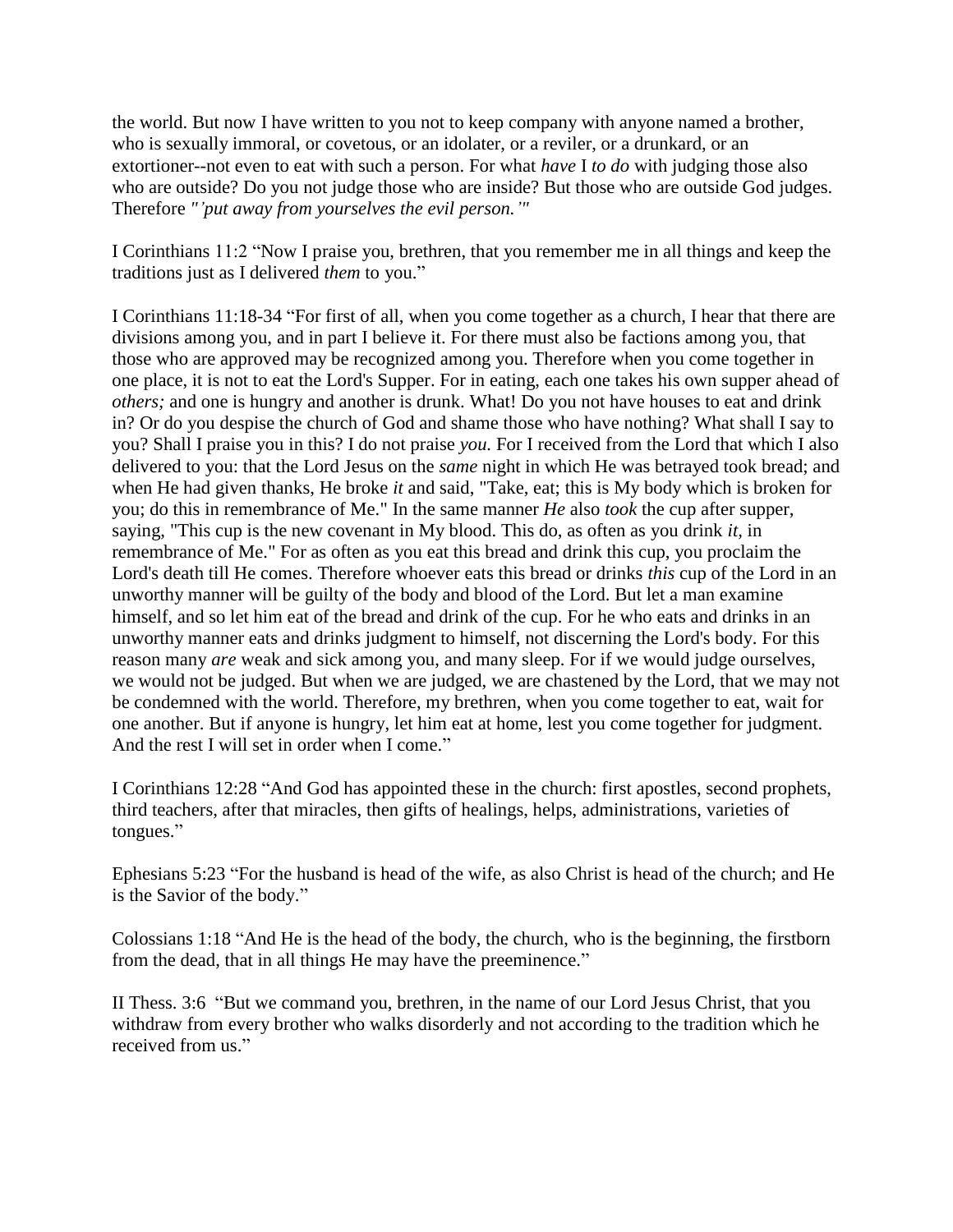## 11. OF BAPTISM AND THE LORD'S SUPPER:

#### a. Baptism

We believe that there is only one scriptural baptism; that it may be administered only under proper authority, a New Testament church; and that it can be administered only to a proper subject, a saved person; that it must be administered only in the proper manner, by immersion in water, one time backward; and that its purpose is:

- 1. To picture the death, burial and resurrection of Christ.
- 2. To portray by figure or symbol, the believer's salvation and his death to sin and resurrection to a new life in Christ.
- 3. To depict the putting on of the uniform of Christ showing we are saved, and:
- 4. To show salvation, not to procure it.

We hold that a believer should, in obedience to Christ's command, follow the Lord in baptism and that this ordinance is a prerequisite to the privileges of church membership.

Matt. 3:11-13 "I indeed baptize you with water unto repentance, but He who is coming after me is mightier than I, whose sandals I am not worthy to carry. He will baptize you with the Holy Spirit and fire. His winnowing fan *is* in His hand, and He will thoroughly clean out His threshing floor, and gather His wheat into the barn; but He will burn up the chaff with unquenchable fire." Then Jesus came from Galilee to John at the Jordan to be baptized by him."

Matthew 28:19-20 ""Go therefore and make disciples of all the nations, baptizing them in the name of the Father and of the Son and of the Holy Spirit, teaching them to observe all things that I have commanded you; and lo, I am with you always, *even* to the end of the age.' Amen."

Mark 1:5-9 "Then all the land of Judea, and those from Jerusalem, went out to him and were all baptized by him in the Jordan River, confessing their sins. Now John was clothed with camel's hair and with a leather belt around his waist, and he ate locusts and wild honey. And he preached, saying, "There comes One after me who is mightier than I, whose sandal strap I am not worthy to stoop down and loose. I indeed baptized you with water, but He will baptize you with the Holy Spirit." It came to pass in those days *that* Jesus came from Nazareth of Galilee, and was baptized by John in the Jordan. "

Acts 8:36-39 "Now as they went down the road, they came to some water. And the eunuch said, "See, *here is* water. What hinders me from being baptized?" Then Philip said, "If you believe with all your heart, you may." And he answered and said, "I believe that Jesus Christ is the Son of God." So he commanded the chariot to stand still. And both Philip and the eunuch went down into the water, and he baptized him. Now when they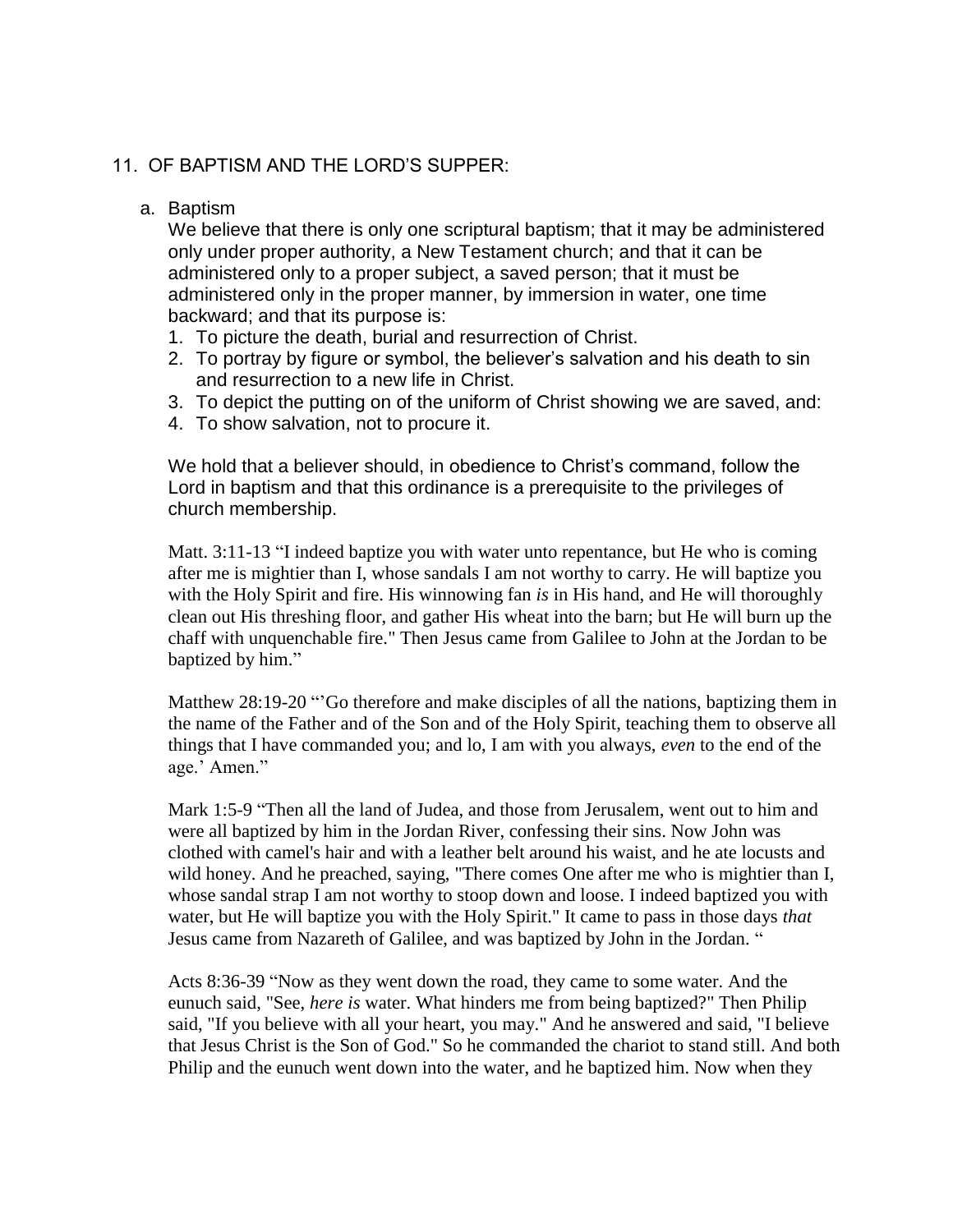came up out of the water, the Spirit of the Lord caught Philip away, so that the eunuch saw him no more; and he went on his way rejoicing."

Rom. 6:1-4 "What shall we say then? Shall we continue in sin that grace may abound? Certainly not! How shall we who died to sin live any longer in it? Or do you not know that as many of us as were baptized into Christ Jesus were baptized into His death? Therefore we were buried with Him through baptism into death, that just as Christ was raised from the dead by the glory of the Father, even so we also should walk in newness of life."

Ephesians 4:5 "One Lord, one faith, one baptism;"

Colossians 2:12 "Buried with Him in baptism, in which you also were raised with *Him* through faith in the working of God, who raised Him from the dead."

### b. Lord's Supper:

We believe that the Lord's Supper may be administered only under proper authority, a New Testament Church; that it should be administered only to the proper recipients, members of this church who have solemnly examined themselves; that it should be administered only with the proper elements, unleavened bread and wine; and that its purpose is to commemorate together the death of our Lord until He comes and to show the unity of His body, the church.

Luke 22:14-20 "When the hour had come, He sat down, and the twelve apostles with Him. Then He said to them, "With *fervent* desire I have desired to eat this Passover with you before I suffer; for I say to you, I will no longer eat of it until it is fulfilled in the kingdom of God." Then He took the cup, and gave thanks, and said, "Take this and divide *it* among yourselves; for I say to you, I will not drink of the fruit of the vine until the kingdom of God comes." And He took bread, gave thanks and broke *it,* and gave *it* to them, saying, "This is My body which is given for you; do this in remembrance of Me." Likewise He also *took* the cup after supper, saying, "This cup *is* the new covenant in My blood, which is shed for you."

I Corinthians 11:26-29 "For as often as you eat this bread and drink this cup, you proclaim the Lord's death till He comes. Therefore whoever eats this bread or drinks *this* cup of the Lord in an unworthy manner will be guilty of the body and blood of the Lord. But let a man examine himself, and so let him eat of the bread and drink of the cup. For he who eats and drinks in an unworthy manner eats and drinks judgment to himself, not discerning the Lord's body."

I Corinthians; Read Chapter 10.

## 12. OF THE RESURRECTION AND IMMINENT RETURN OF CHRIST AND RELATED EVENTS: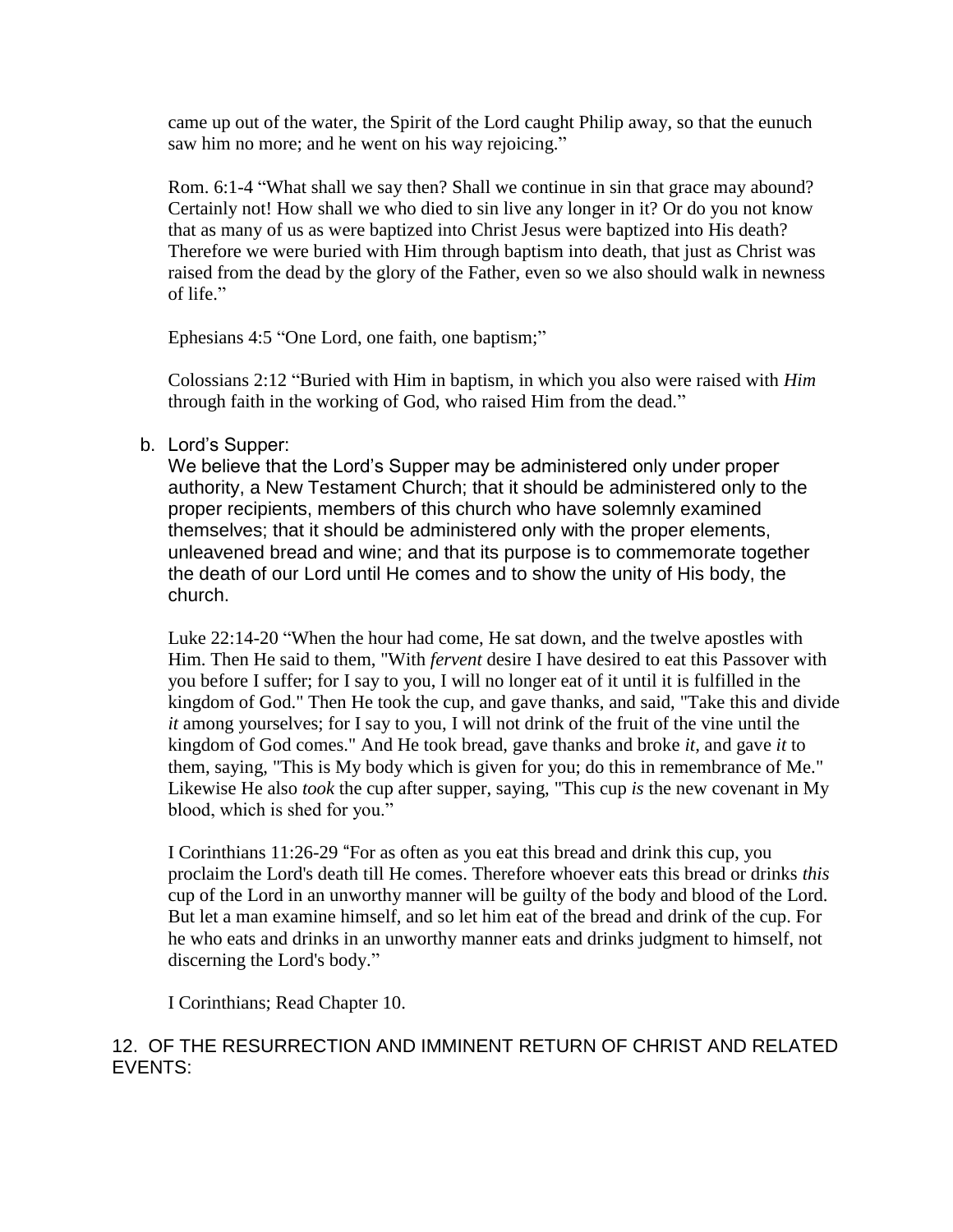We believe that Christ rose bodily from the grave the third day according to scripture; that He ascended "to the right hand of the throne of God;" that He alone is our "merciful and faithful High Priest in things pertaining to God;" "That this same Jesus which is taken up from you into heaven shall so come in like manner as ye have seen Him go into heaven," bodily, personally and visibly; that it is composed of two aspects: (1) His coming in the air for His saints prior to the day of the Lord in which the "dead in Christ shall rise first" and the living saints "shall be changed in a moment, in the twinkling of an eye," (2) And later He shall come with His saints to the earth to set up the throne of David; that He shall reign upon earth a thousand years in righteousness until He shall put all enemies under His feet.

Matt. 28:6-7 "He is not here; for He is risen, as He said. Come, see the place where the Lord lay. And go quickly and tell His disciples that He is risen from the dead, and indeed He is going before you into Galilee; there you will see Him. Behold, I have told you."

Luke 24:39 "Behold My hands and My feet, that it is I Myself. Handle Me and see, for a spirit does not have flesh and bones as you see I have."

John 20:27 "Then He said to Thomas, "Reach your finger here, and look at My hands; and reach your hand *here,* and put *it* into My side. Do not be unbelieving, but believing.""

1 Cor. 15:4 "And that He was buried, and that He rose again the third day according to the Scriptures."

Mark 16:6 "But he said to them, "Do not be alarmed. You seek Jesus of Nazareth, who was crucified. He is risen! He is not here. See the place where they laid Him.""

Luke 24:2, 4-6 "But they found the stone rolled away from the tomb. And it happened, as they were greatly perplexed about this, that behold, two men stood by them in shining garments.Then, as they were afraid and bowed *their* faces to the earth, they said to them, "Why do you seek the living among the dead? He is not here, but is risen! Remember how He spoke to you when He was still in Galilee,"

Acts 1:11 "Who also said, "Men of Galilee, why do you stand gazing up into heaven? This *same* Jesus, who was taken up from you into heaven, will so come in like manner as you saw Him go into heaven.""

Luke 24:51 "Now it came to pass, while He blessed them, that He was parted from them and carried up into heaven."

Mark 16:19 "So then, after the Lord had spoken to them, He was received up into heaven, and sat down at the right hand of God."

Rev. 3:21 "To him who overcomes I will grant to sit with Me on My throne, as I also overcame and sat down with My Father on His throne."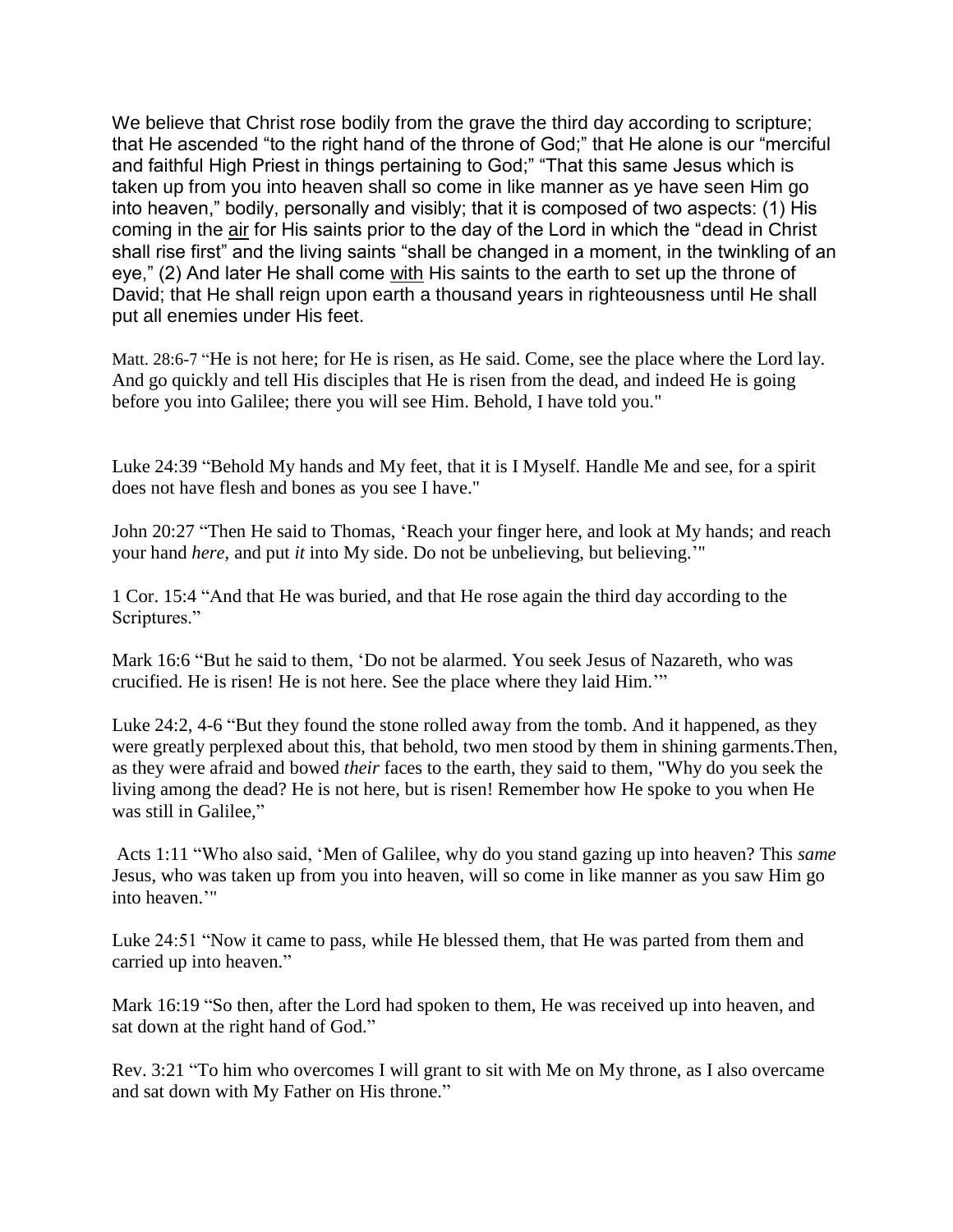Heb. 8:1, 6 "Now *this is* the main point of the things we are saying: We have such a High Priest, who is seated at the right hand of the throne of the Majesty in the heavens, …But now He has obtained a more excellent ministry, inasmuch as He is also Mediator of a better covenant, which was established on better promises."

Heb. 12:2 "Looking unto Jesus, the author and finisher of *our* faith, who for the joy that was set before Him endured the cross, despising the shame, and has sat down at the right hand of the throne of God."

1 Tim. 2:5 "For *there is* one God and one Mediator between God and men, *the* Man Christ Jesus,"

1 John 2:1 "My little children, these things I write to you, so that you may not sin. And if anyone sins, we have an Advocate with the Father, Jesus Christ the righteous."

Heb. 2:17 "Therefore, in all things He had to be made like *His* brethren, that He might be a merciful and faithful High Priest in things *pertaining* to God, to make propitiation for the sins of the people."

Heb. 5:9-10 "And having been perfected, He became the author of eternal salvation to all who obey Him, **<sup>10</sup>** called by God as High Priest *'according to the order of Melchizedek,'"*

John 14:3 "And if I go and prepare a place for you, I will come again and receive you to Myself; that where I am, *there* you may be also."

1 Thess. 4:16, 17 "For the Lord Himself will descend from heaven with a shout, with the voice of an archangel, and with the trumpet of God. And the dead in Christ will rise first. Then we who are alive *and* remain shall be caught up together with them in the clouds to meet the Lord in the air. And thus we shall always be with the Lord."

Matt. 24:27 "For as the lightning comes from the east and flashes to the west, so also will the coming of the Son of Man be."

Matt. 25:13 "Watch therefore, for you know neither the day nor the hour in which the Son of Man is coming."

James 5:8 "You also be patient. Establish your hearts, for the coming of the Lord is at hand."

Matt. 24:42 "Watch therefore, for you do not know what hour your Lord is coming."

Heb. 9:28 "So Christ was offered once to bear the sins of many. To those who eagerly wait for Him He will appear a second time, apart from sin, for salvation."

1 Cor. 15:42-44 "So also *is* the resurrection of the dead. *The body* is sown in corruption, it is raised in incorruption. It is sown in dishonor, it is raised in glory. It is sown in weakness, it is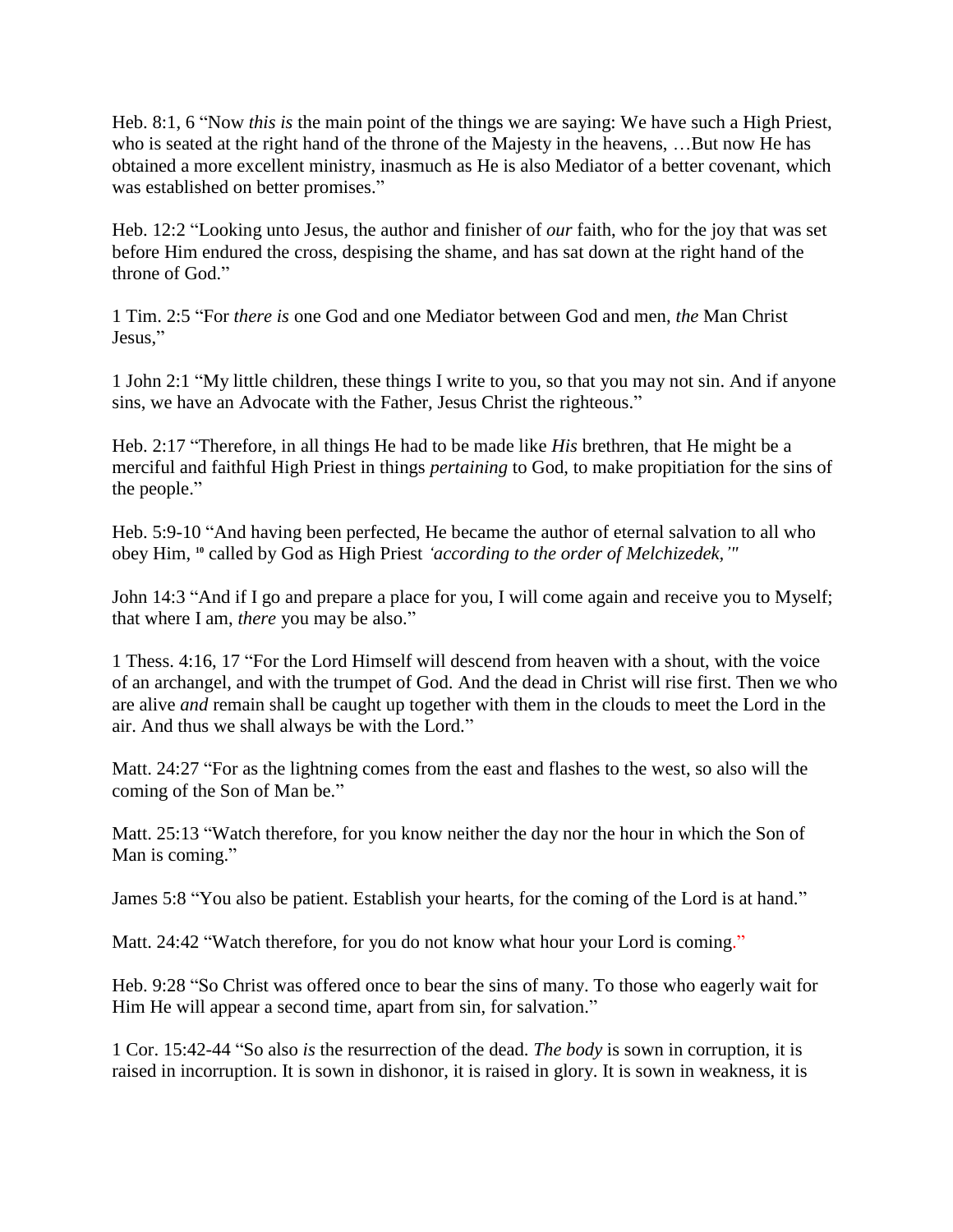raised in power. It is sown a natural body, it is raised a spiritual body. There is a natural body, and there is a spiritual body."

1 Cor. 15:51-53 "Behold, I tell you a mystery: We shall not all sleep, but we shall all be changed-- in a moment, in the twinkling of an eye, at the last trumpet. For the trumpet will sound, and the dead will be raised incorruptible, and we shall be changed. For this corruptible must put on incorruption, and this mortal *must* put on immortality."

Phil. 3:20-21 "For our citizenship is in heaven, from which we also eagerly wait for the Savior, the Lord Jesus Christ, who will transform our lowly body that it may be conformed to His glorious body, according to the working by which He is able even to subdue all things to Himself".

Luke 1:32 "He will be great, and will be called the Son of the Highest; and the Lord God will give Him the throne of His father David."

Isaiah 9:6-7 "For unto us a Child is born, Unto us a Son is given; And the government will be upon His shoulder. And His name will be called Wonderful, Counselor, Mighty God, Everlasting Father, Prince of Peace. Of the increase of *His* government and peace *There will be* no end, Upon the throne of David and over His kingdom, To order it and establish it with judgment and justice From that time forward, even forever. The zeal of the LORD of hosts will perform this."

1 Cor. 15:25 "For He must reign till He has put all enemies under His feet."

Isaiah 11:4-5 "But with righteousness He shall judge the poor, And decide with equity for the meek of the earth; He shall strike the earth with the rod of His mouth, And with the breath of His lips He shall slay the wicked. Righteousness shall be the belt of His loins, And faithfulness the belt of His waist."

Psalm 72:8 "He shall have dominion also from sea to sea, And from the River to the ends of the earth."

Rev. 20:1-4, 6 "Then I saw an angel coming down from heaven, having the key to the bottomless pit and a great chain in his hand. He laid hold of the dragon, that serpent of old, who is *the* Devil and Satan, and bound him for a thousand years; and he cast him into the bottomless pit, and shut him up, and set a seal on him, so that he should deceive the nations no more till the thousand years were finished. But after these things he must be released for a little while. And I saw thrones, and they sat on them, and judgment was committed to them. Then *I saw* the souls of those who had been beheaded for their witness to Jesus and for the word of God, who had not worshiped the beast or his image, and had not received *his* mark on their foreheads or on their hands. And they lived and reigned with Christ for a thousand years… Blessed and holy *is* he who has part in the first resurrection. Over such the second death has no power, but they shall be priests of God and of Christ, and shall reign with Him a thousand years."

A Clarifying Statement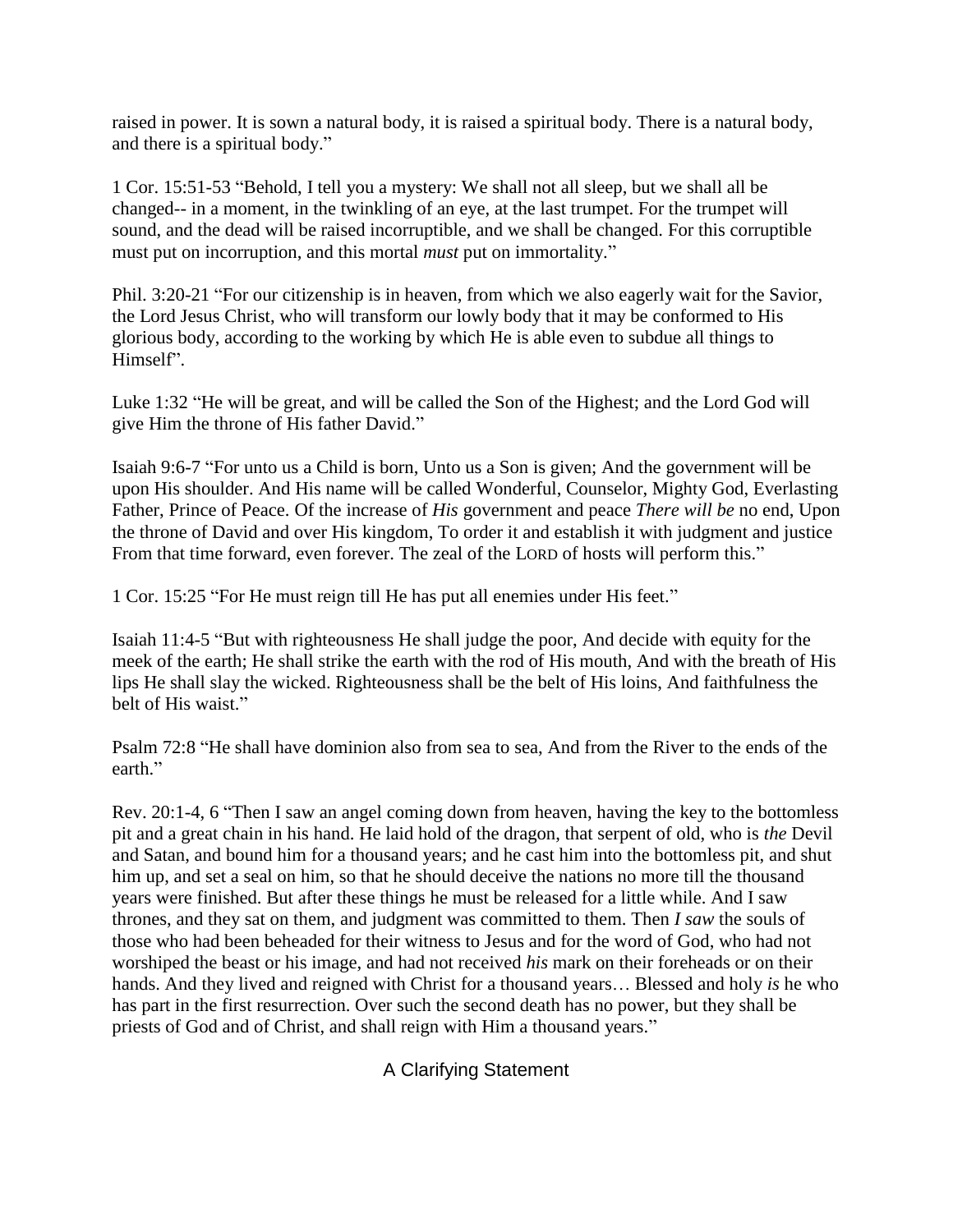We hold sections 13 and 14 as general statements of the doctrine of the last things. We allow room for the historic Baptist distinctives of soul liberty. This allows freedom of conscience as to the sequence of events.

13. OF THE STATE OF MAN AFTER DEATH, AND OF THE RESURRECTION OF THE DEAD:

a. The bodies of men after death return to dust and see corruption; but their souls, (which neither die nor sleep) having an immortal subsistence, immediately return to God who gave them: the souls of the righteous, being then made perfect in holiness are received into paradise, where they are with Christ, and behold the face of God, in light and glory, waiting for the full redemption of their bodies; and the souls of the wicked are consigned to hell, where they remain in torment and utter darkness, reserved to the judgment of the great day; besides these two places for souls separated from their bodies, the scripture acknowledges none.

Gen. 3:19 "In the sweat of your face you shall eat bread Till you return to the ground, For out of it you were taken; For dust you *are,* And to dust you shall return."

Acts 13:36 "For David, after he had served his own generation by the will of God, fell asleep, was buried with his fathers, and saw corruption;"

Ecclesiastes 12:7 "Then the dust will return to the earth as it was, And the spirit will return to God who gave it."

Luke 23:43 "And Jesus said to him, "Assuredly, I say to you, today you will be with Me in Paradise."

2 Cor. 5:1, 6, 8 "For we know that if our earthly house, *this* tent, is destroyed, we have a building from God, a house not made with hands, eternal in the heavens. So *we are* always confident, knowing that while we are at home in the body we are absent from the Lord. We are confident, yes, well pleased rather to be absent from the body and to be present with the Lord."

Phil. 1:23 "For I am hard pressed between the two, having a desire to depart and be with Christ, *which is* far better."

Heb. 12:23 "To the general assembly and church of the firstborn *who are* registered in heaven, to God the Judge of all, to the spirits of just men made perfect,"

Jude 6-7 "And the angels who did not keep their proper domain, but left their own abode, He has reserved in everlasting chains under darkness for the judgment of the great day; as Sodom and Gomorrah, and the cities around them in a similar manner to these, having given themselves over to sexual immorality and gone after strange flesh, are set forth as an example, suffering the vengeance of eternal fire."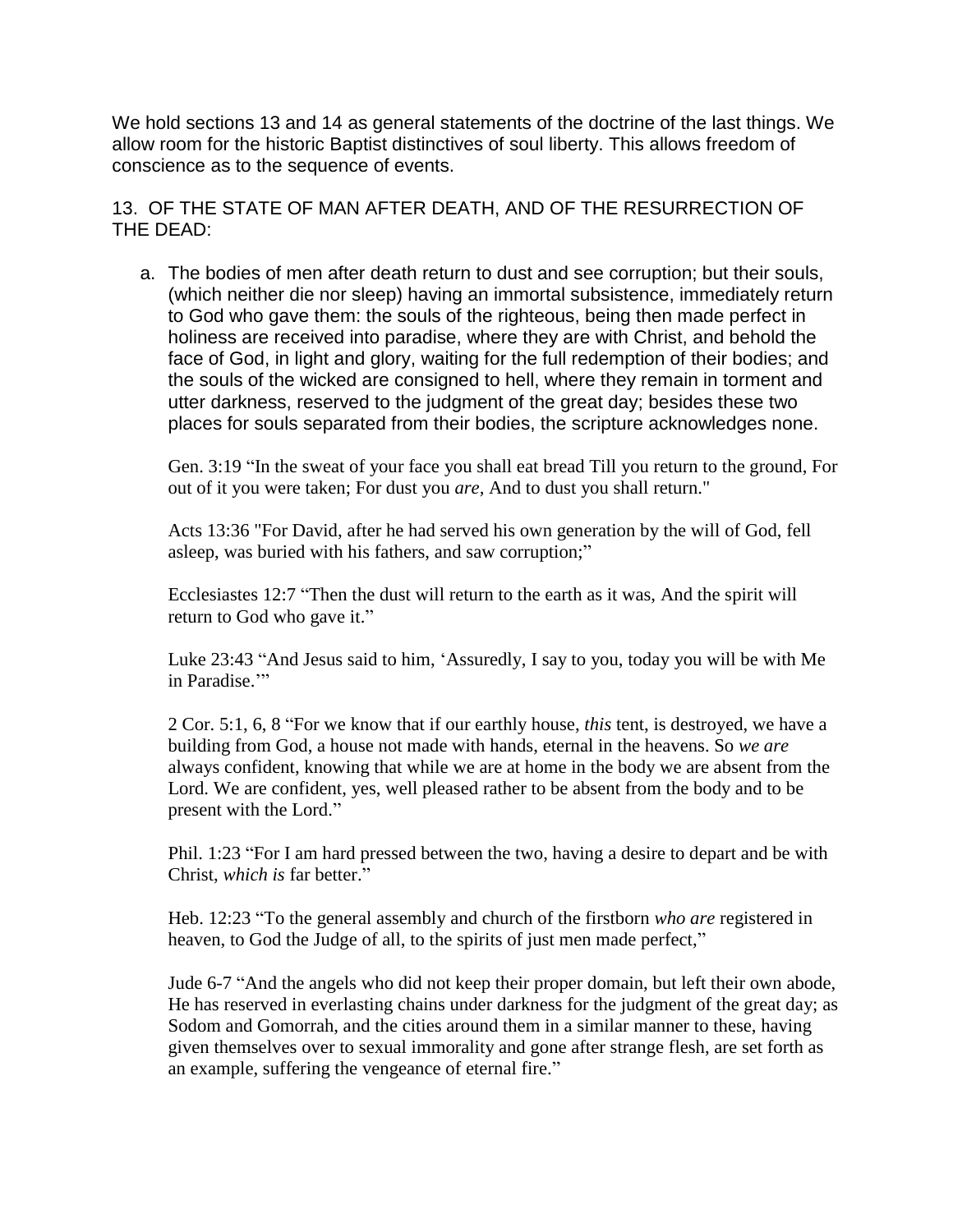1 Peter 3:19 "By whom also He went and preached to the spirits in prison,"

Luke 16:23-24 "And being in torments in Hades, he lifted up his eyes and saw Abraham afar off, and Lazarus in his bosom. Then he cried and said, 'Father Abraham, have mercy on me, and send Lazarus that he may dip the tip of his finger in water and cool my tongue; for I am tormented in this flame.'"

b. At the last trump such of the saints as are found alive shall not sleep but be changed, and all the dead shall be raised up with the self-same bodies; although with different qualities, which shall be united again to their souls forever.

1 Cor. 15:51-52 "Behold, I tell you a mystery: We shall not all sleep, but we shall all be changed-- **<sup>52</sup>** in a moment, in the twinkling of an eye, at the last trumpet. For the trumpet will sound, and the dead will be raised incorruptible, and we shall be changed." I Thess. 4:17 "Then we who are alive *and* remain shall be caught up together with them in the clouds to meet the Lord in the air. And thus we shall always be with the Lord."

Job 19:26-27 "And after my skin is destroyed, this *I know,* That in my flesh I shall see God, Whom I shall see for myself, And my eyes shall behold, and not another. *How* my heart yearns within me!"

1 Cor. 15:42-43 "So also *is* the resurrection of the dead. *The body* is sown in corruption, it is raised in incorruption. It is sown in dishonor, it is raised in glory. It is sown in weakness, it is raised in power."

c. The bodies of the unjust shall, by the power of Christ, be raised in dishonor; the bodies of the just, by His Spirit, unto honor and be made conformable to His own glorious body.

Acts 24:15 "I have hope in God, which they themselves also accept, that there will be a resurrection of *the* dead, both of *the* just and *the* unjust."

John 5:28-29 "Do not marvel at this; for the hour is coming in which all who are in the graves will hear His voice **<sup>29</sup>** and come forth--those who have done good, to the resurrection of life, and those who have done evil, to the resurrection of condemnation."

Phil. 3:21 "Who will transform our lowly body that it may be conformed to His glorious body, according to the working by which He is able even to subdue all things to Himself."

### 14. OF THE COMING JUDGMENT: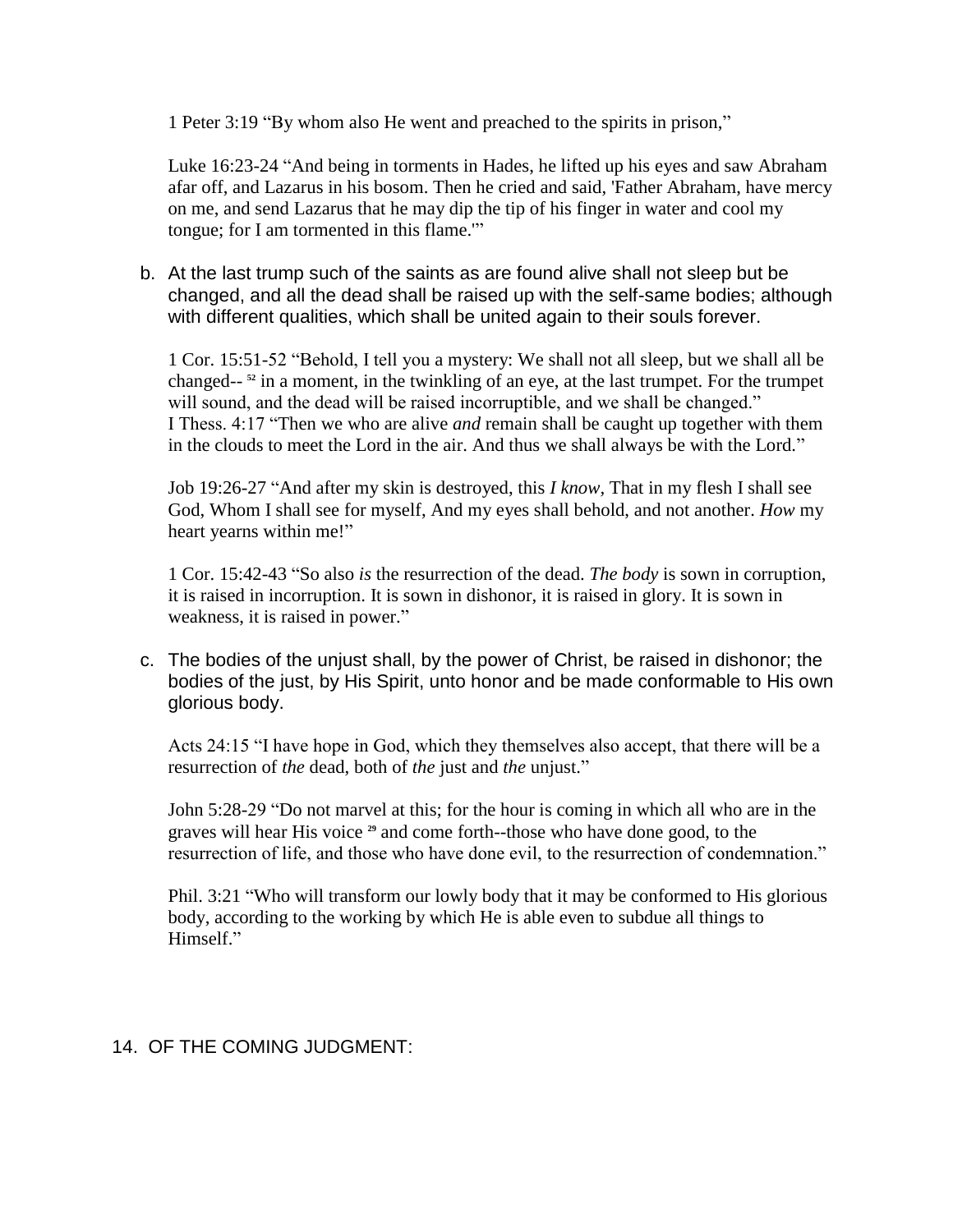a. God hath appointed a day wherein He will judge the world in righteousness, by Jesus Christ, to whom all power and judgment is given of the Father; in which day not only the apostate angels shall be judged, but likewise all persons that have lived upon the earth shall appear before the tribunal of Christ, to give an account of their thoughts, words, and deeds, and to receive according to what they have done in the body, whether good or evil.

Acts 17:31 "Because He has appointed a day on which He will judge the world in righteousness by the Man whom He has ordained. He has given assurance of this to all by raising Him from the dead."

John 5:22, 27 "For the Father judges no one, but has committed all judgment to the Son, and has given Him authority to execute judgment also, because He is the Son of Man."

1 Cor. 6:3 "Do you not know that we shall judge angels? How much more, things that pertain to this life?"

Jude 6 "And the angels who did not keep their proper domain, but left their own abode, He has reserved in everlasting chains under darkness for the judgment of the great day;"

2 Cor. 5:10 "For we must all appear before the judgment seat of Christ, that each one may receive the things *done* in the body, according to what he has done, whether good or bad."

Eccl. 12:14 "For God will bring every work into judgment, Including every secret thing, Whether good or evil."

Matt. 12:36 "But I say to you that for every idle word men may speak, they will give account of it in the day of judgment."

Rom. 4:10, 12 "How then was it accounted? While he was circumcised, or uncircumcised? Not while circumcised, but while uncircumcised. and the father of circumcision to those who not only *are* of the circumcision, but who also walk in the steps of the faith which our father Abraham *had while still* uncircumcised."

Matt. 25:32 "All the nations will be gathered before Him, and He will separate them one from another, as a shepherd divides *his* sheep from the goats."

b. The end of God's appointing this day, is for the manifestation of the glory of His mercy, in the eternal salvation of the elect; and His justice, in the eternal damnation of the reprobate, who are wicked and disobedient; for then shall the righteous go into everlasting life, and receive that fullness of joy and glory, with everlasting reward, in the presence of the Lord; but the wicked, who know not God and obey not the gospel of Jesus Christ shall be cast into eternal torments, and punished with everlasting destruction, away from the presence of he Lord, and from the glory of his power. This is the second death.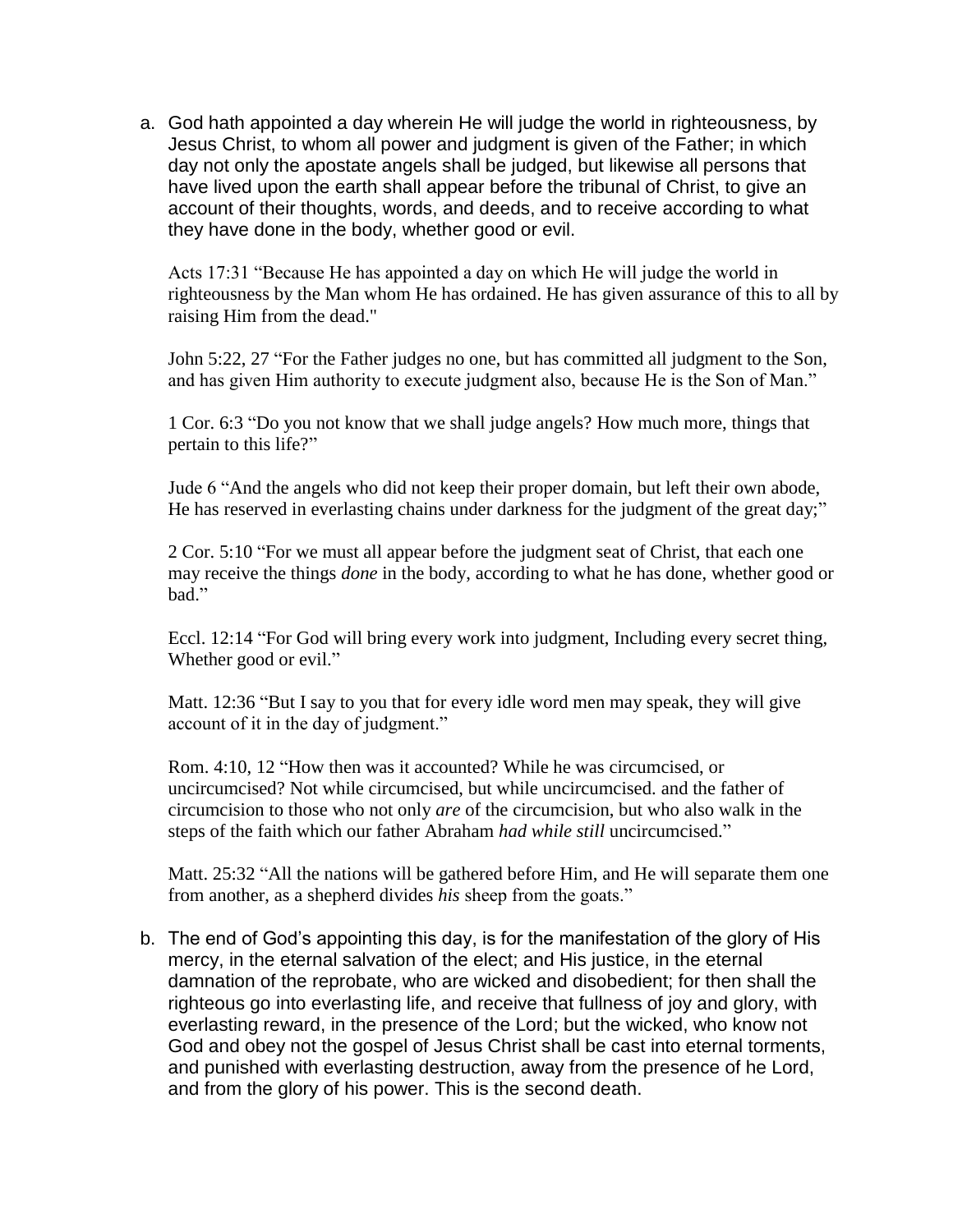Rom. 9:22-23 "*What* if God, wanting to show *His* wrath and to make His power known, endured with much longsuffering the vessels of wrath prepared for destruction, and that He might make known the riches of His glory on the vessels of mercy, which He had prepared beforehand for glory,"

Matt. 25:21, 34 "His lord said to him, 'Well *done,* good and faithful servant; you were faithful over a few things, I will make you ruler over many things. Enter into the joy of your lord.'… Then the King will say to those on His right hand, 'Come, you blessed of My Father, inherit the kingdom prepared for you from the foundation of the world:""

1 Tim. 4:8 "For bodily exercise profits a little, but godliness is profitable for all things, having promise of the life that now is and of that which is to come."

Matt. 25:46 "And these will go away into everlasting punishment, but the righteous into eternal life."

#### Mark 9:48 "Where *'Their worm does not die, And the fire is not quenched'"*

2 Thess. 1:7-10 "And to *give* you who are troubled rest with us when the Lord Jesus is revealed from heaven with His mighty angels, in flaming fire taking vengeance on those who do not know God, and on those who do not obey the gospel of our Lord Jesus Christ. These shall be punished with everlasting destruction from the presence of the Lord and from the glory of His power, when He comes, in that Day, to be glorified in His saints and to be admired among all those who believe, because our testimony among you was believed."

Rev. 20:11-15 "Then I saw a great white throne and Him who sat on it, from whose face the earth and the heaven fled away. And there was found no place for them. And I saw the dead, small and great, standing before God, and books were opened. And another book was opened, which is *the Book* of Life. And the dead were judged according to their works, by the things which were written in the books. The sea gave up the dead who were in it, and Death and Hades delivered up the dead who were in them. And they were judged, each one according to his works. Then Death and Hades were cast into the lake of fire. This is the second death. And anyone not found written in the Book of Life was cast into the lake of fire."

c. As Christ would have us to be certainly persuaded that there shall be a day of judgment, both to deter all men from sin, and for the greater consolation of the godly in their adversity, so will He have that day unknown to men, that they may shake off all carnal security, and be always watchful, because they know not at what hour the Lord will come, and may ever be prepared to say, Come, Lord Jesus; come quickly. Amen.

2 Cor. 5:10-11 "For we must all appear before the judgment seat of Christ, that each one may receive the things *done* in the body, according to what he has done, whether good or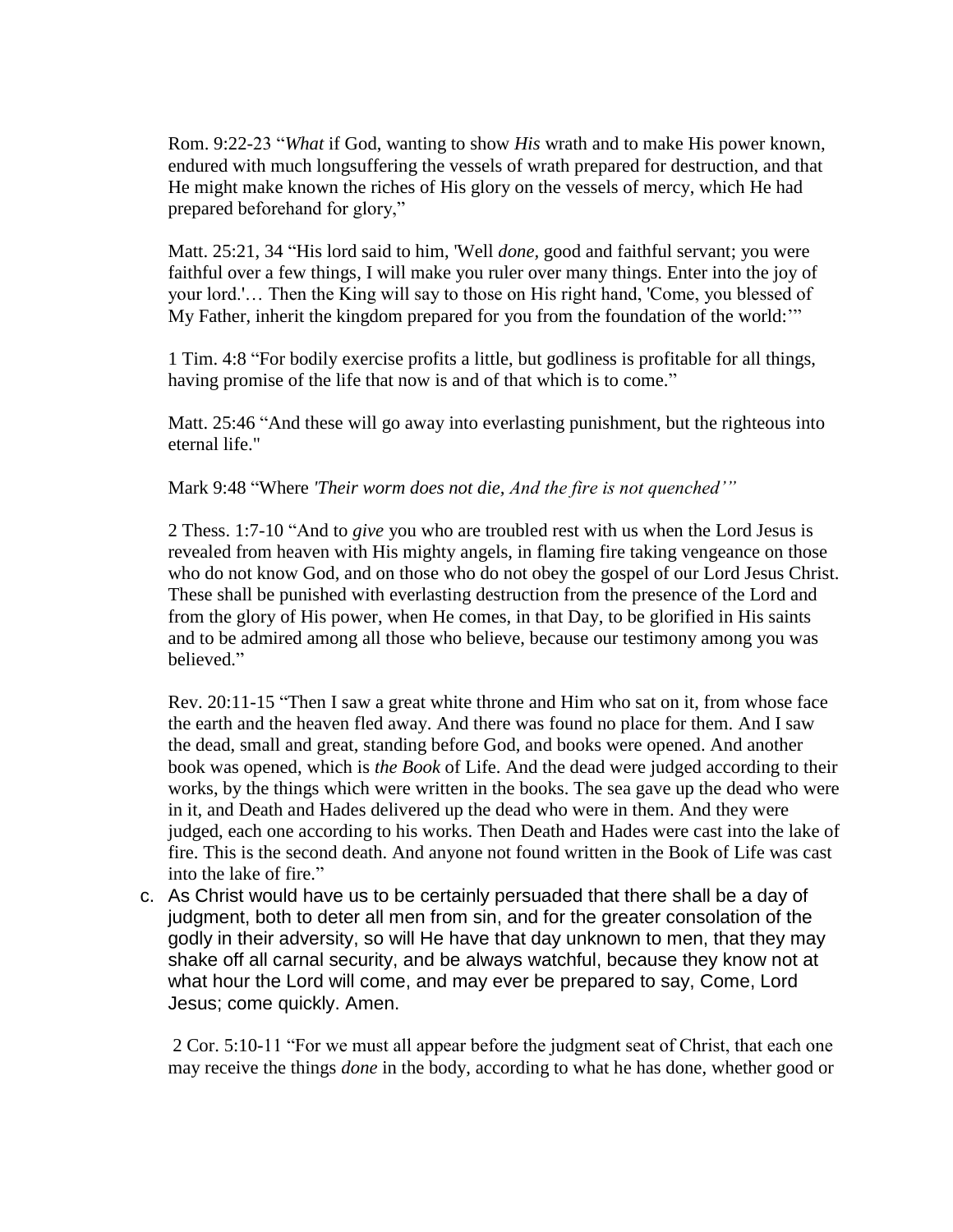bad. Knowing, therefore, the terror of the Lord, we persuade men; but we are well known to God, and I also trust are well known in your consciences."

2 Thess. 1:3, 6-7 "We are bound to thank God always for you, brethren, as it is fitting, because your faith grows exceedingly, and the love of every one of you all abounds toward each other… since *it is* a righteous thing with God to repay with tribulation those who trouble you, and to *give* you who are troubled rest with us when the Lord Jesus is revealed from heaven with His mighty angels,"

Mark 13:35, 37 "Watch therefore, for you do not know when the master of the house is coming--in the evening, at midnight, at the crowing of the rooster, or in the morning-- And what I say to you, I say to all: Watch!"

Rev. 22:20 "He who testifies to these things says, "Surely I am coming quickly." Amen. Even so, come, Lord Jesus!"

## 15. OF CIVIL GOVERNMENT:

We believe that the civil government is of divine appointment, for the interests and good order of human society; and that those in authority are to be prayed for, honored, and obeyed; except in things opposed to the will of our Lord Jesus Christ who is the only Lord of the conscience, and the coming prince of kings of the earth.

Rom. 13:1-7 "Let every soul be subject to the governing authorities. For there is no authority except from God, and the authorities that exist are appointed by God. Therefore whoever resists the authority resists the ordinance of God, and those who resist will bring judgment on themselves. For rulers are not a terror to good works, but to evil. Do you want to be unafraid of the authority? Do what is good, and you will have praise from the same. For he is God's minister to you for good. But if you do evil, be afraid; for he does not bear the sword in vain; for he is God's minister, an avenger to *execute* wrath on him who practices evil. Therefore *you* must be subject, not only because of wrath but also for conscience' sake. For because of this you also pay taxes, for they are God's ministers attending continually to this very thing. Render therefore to all their due: taxes to whom taxes *are due,* customs to whom customs, fear to whom fear, honor to whom honor."

2 Sam. 23:3 "The God of Israel said, The Rock of Israel spoke to me: 'He who rules over men *must be* just, Ruling in the fear of God."

Ex. 18:21-22 "Moreover you shall select from all the people able men, such as fear God, men of truth, hating covetousness; and place *such* over them *to be* rulers of thousands, rulers of hundreds, rulers of fifties, and rulers of tens. And let them judge the people at all times. Then it will be *that* every great matter they shall bring to you, but every small matter they themselves shall judge. So it will be easier for you, for they will bear *the burden* with you."